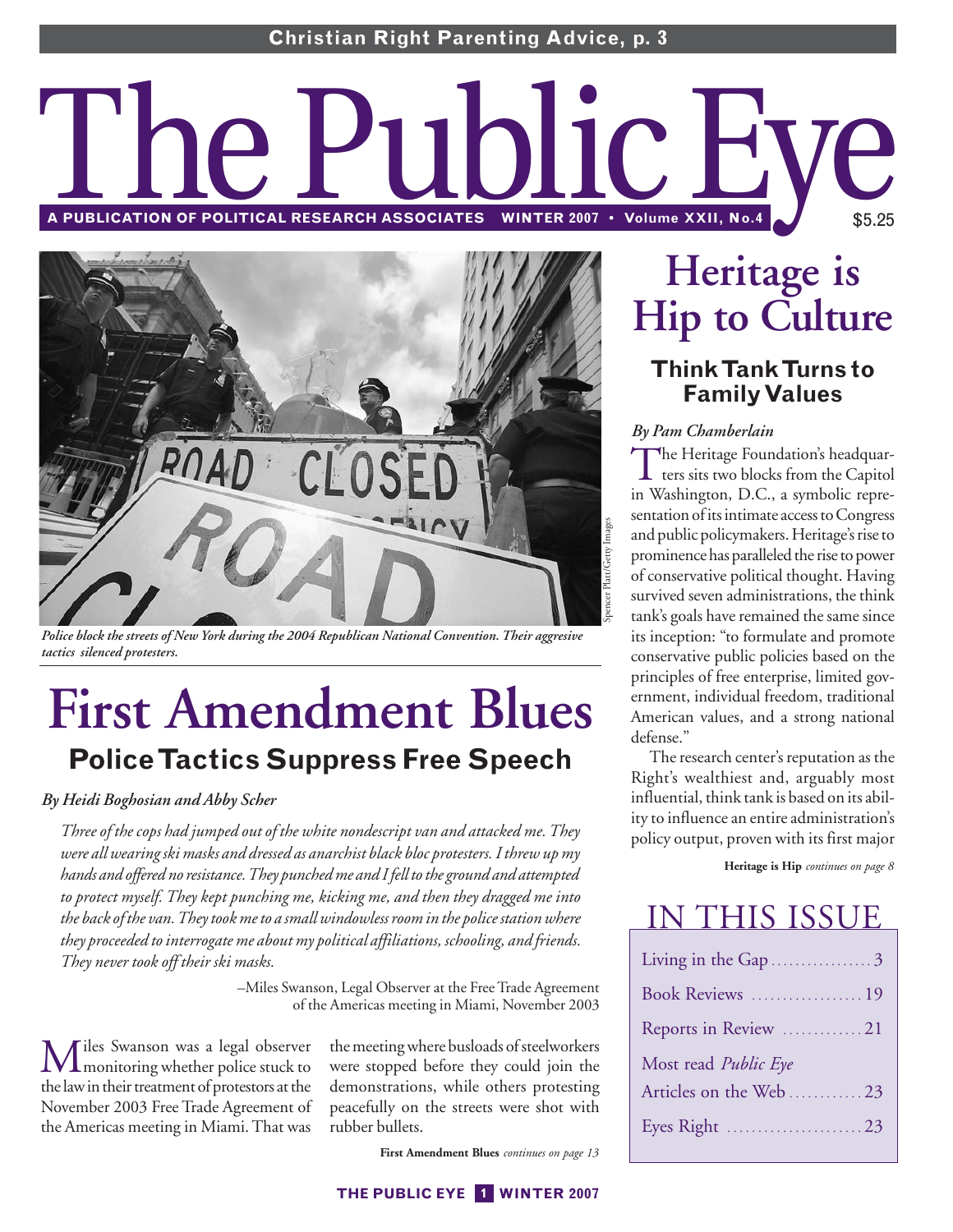## **EDITORIAL**



## **INTERNS WANTED!**

## *The Public Eye*

*The Public Eye* welcomes interns to join us in producing the only magazine dedicated to exposing the U.S. Right.

#### **Political Research Associates**

Political Research Associates, the parent think tank of *The Public Eye,* offers a research internship, and a communication and development internship.

To apply, just email a letter and resume identifying the internship that interests you to **pra@publiceye.org**.

## **POLITICAL RESEARCH ASSOCIATES REPORTS** Reports from the premier watchdog on the US Right

**Other Activist Resource Kits available** *Defending Public Education* (1999): \$5 *Defending Justice* (2005): \$10 *Defending Immigrant Rights* (2002): \$5

*Defending Reproductive Rights* (2000): \$3 *Defending Democracy* (2001): \$3

#### **Special Reports:** \$3

*Deliberate Differences: Progressive and Conservative Campus Activism in the United States* (2004)

*Privatizing the Common Wealth: The Pioneer Institute* (2002) *Calculated Compassion: How the Ex-Gay Movement Serves the Right's Attack on Democracy* (1998 ) *Challenging the Ex-Gay Movement: A resource packet* (1998)

*Special rates for Public Eye readers!*

#### **To order, visit www.publiceye.org**

## ThePublicEye

*Publisher* The Rev. Katherine Hancock Ragsdale, M. Div., D. Min.

> *Editor* Abby Scher, Ph.D

*Design/layout* Hird Graphic Design

*Printing* Red Sun Press

#### *Editorial Board*

Chip Berlet • Pam Chamberlain Frederick Clarkson • David Cunningham Surina Khan • Jean Hardisty • Roberto Lovato The Rev. Katherine Hancock Ragsdale Tarso Luís Ramos • Abby Scher Holly Sklar



PRA Political Research Associates **POLITICAL RESEARCH ASSOCIATES**

*Founder and President Emerita* Jean V. Hardisty, Ph.D

#### *Staff*

The Rev. Katherine Hancock Ragsdale, *Executive Director* Chip Berlet, *Senior Analyst* Pam Chamberlain, *Senior Researcher* Helen Crowley, *Development Director* Amy Lessler, *Business Manager* Tarso Luís Ramos, *Research Director* Abby Scher, *Senior Editor* Renee Sweeney, *Data/Web Master*

> *Intern* Jessica Hitch

#### *Board of Directors*

Richard Gross Vivien Labaton June Lorenzo Supriya Pillai Emelia Rallapalli Carlton Veazey Wendy Volkmann Alea Woodlee

*The Public Eye* is published by Political Research Associates. Annual subscriptions are \$21.00 for individuals and non-profit organizations, \$10.00 for students and low-income individuals, and \$36.00 for libraries and institutions. Single issues, \$5.25. Outside U.S., Canada, and Mexico, add \$9.00 for surface delivery or \$14.00 for air mail.

Please make checks payable to Political Research Associates, 1310 Broadway, Suite 201, Somerville, Massachusetts 02144-1837. 617.666.5300 fax: 617.666.6622

PRA is a non-profit, tax-exempt organization. All donations are tax-deductible to the extent permitted by law. © Political Research Associates, 2007. Website: www.publiceye.org All rights reserved. ISSN 0275-9322 ISSUE 58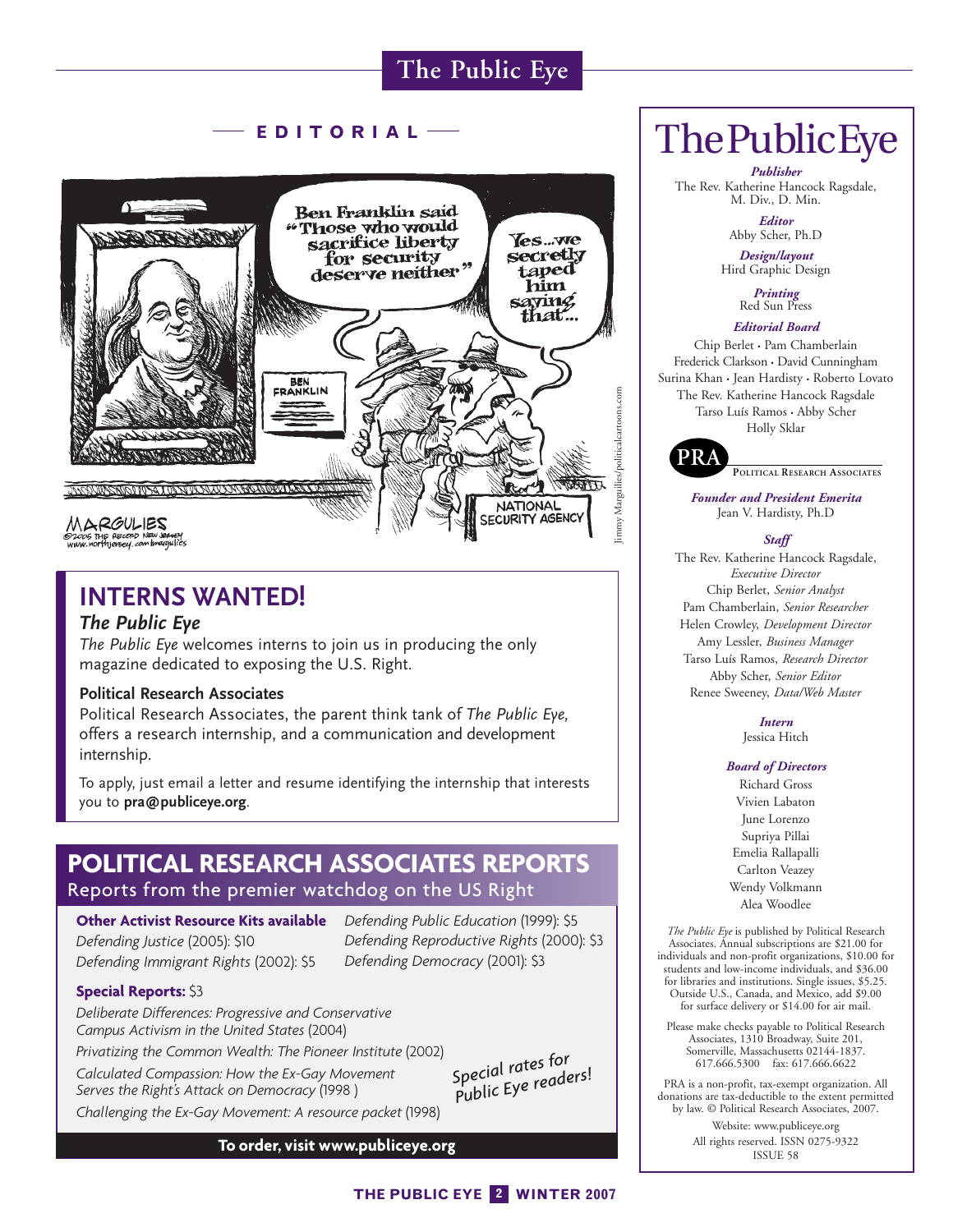# **Living in the Gap The Ideal and the Reality of the Christian Right Family**

## *By Jeremy Adam Smith*

"Models of idealized family structure lie metaphorically at the heart of our politics," writes linguist George Lakoff in his 2002 book *Moral Politics*. "Our beliefs about the family exert a powerful influence over our beliefs about what kind of society we should build."

Certainly, many Christian Right leaders would agree with him.<sup>1</sup>

People who make it their business to track and fight the Right tend, with good reason, to focus on public, political activity, but the Christian Right sees the private home as a major arena of political struggle and a showcase for the world they want to live in. "These homes are the source of ordered liberty, the fountain of real democracy, the seedbed of virtue," write long-time activists Allan C. Carlson and Paul T. Mero in their new book, *The Natural Family: A Manifesto.*

*The Natural Family* attempts to distill a quarter century of "family values" organizing into a unified vision of social and political change in a bid to rejuvenate their flagging movement. It reflects a decade of international collaborations of Religious Right organizations through the World Congress of Families, organized by Carlson's Illinois-based think tank The Howard Center for Family, Religion, and Society. First held in Prague in 1997, the congresses convene right-wing organizations from around the globe "to affirm that the natural human family is established by

*Jeremy Adam Smith is managing editor of* Greater Good *magazine and author of* Twenty-First-Century Dad: How Stayat-Home Fathers (and Breadwinning Moms) Are Transforming the American Family*, forthcoming from Beacon Press. He blogs about the politics of parenting at http://daddy-dialectic.blogspot.com.*

the Creator and essential to good society"—and also to fight United Nations family planning initiatives.

As Carlson and Mero frame it, the single-family home—awash with enough sentiment to drown an entire city—might be the closest thing the Christian Right has to an actually existing utopian experiment. Examining these ideas can reveal a great deal about the psychology of the Christian Right as well as the visionary goals its adherents pursue.

But recent research into the daily lives of evangelicals also reveals the degree to which their ideal is vulnerable to social and economic forces that all American parents must confront. I believe Lakoff is correct to argue that the Strict Father conception

**"Whereas the boy is being trained to be a leader, the girl is being trained to be a follower," wrote Rev. Jack Hyles.**

of parenting—which stresses authoritarian discipline and patriarchal control—is key to understanding Christian Right politics, but his rubric might obscure the ways in which movement ideals are evolving in response to changing social conditions. Even as Christian Right leaders are "talking Right," as University of Virginia sociologist W. Bradford Wilcox puts it, some of the evangelicals who form the base of their movement are "walking Left" and

embracing a more moderate way of political and family life. This creates a fissure in the Christian Right that no manifesto can close.

## **Villages are for Liberals**

The Christian<br>Right and evangelical Christians are not one in the same—"Survey research shows that 70 percent of evangelicals don't identify with the Religious Right," reports Rice University sociologist Michael Lindsay2 —but conservative evangelicals have been largely responsible for developing and promoting the anti-gay, anti-feminist "family values" agenda that has powerfully shaped the culture and platform of the Republican Party.

natural tamily

Thus if we want to understand what the ideal Christian Right home looks like, we must turn to the truly staggering amount of childrearing advice conservative evangelical preachers and pundits dispense to followers.

An evangelical home takes the Bible as the basis for all its rules and relations—as opposed to the empirical evidence that shapes mainstream childrearing advice. "I don't believe the scientific community is the best source of information on proper parenting techniques," writes Focus on the Family founder James Dobson in *The New Dare to Discipline*, which has sold millions of copies since the first edition was published in 1971. "The best source of guidance for parents can be found in the wisdom of the Judeo-Christian ethic, which originated with the Creator and has been handed down generation by generation from the time of Christ."

As a result of this adherence to a holy text that cannot be changed and must be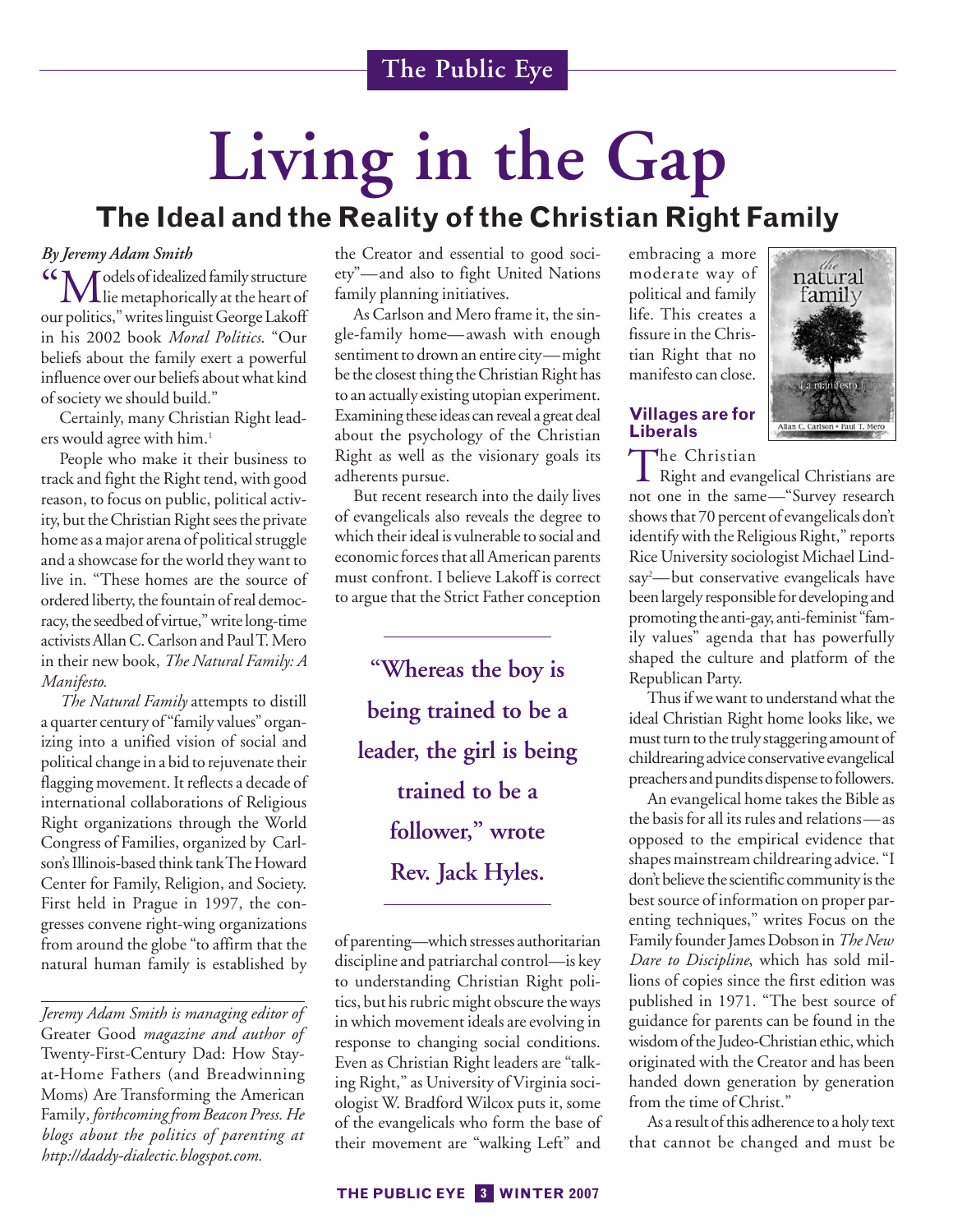obeyed, the ideal Christian Right home is a place of authoritarian hierarchy. When University of Texas sociologists John P. Bartkowski and Christopher G. Ellison compared dozens of secular parenting books with conservative Protestant parenting manuals, they found that a literal interpretation of the Bible's childrearing advice contributed directly to a worship of authority in all spheres of life, including the political.3

They also found that conservative evangelical parenting gurus disagreed with mainstream counterparts on virtually every issue. According to their study, secular, science-based parenting advice emphasizes personality adjustment, empathy, cooperation, creativity, curiosity, egalitarian relations between parents, nonviolent discipline, and self-direction.

Conservative Protestants, on the other hand, stress a tightly hierarchical family structure and a gendered division of labor, with a breadwinning father at the top of the pyramid and children at the bottom. "Children learn to make wise choices by having wise choices made for them," writes syndicated columnist and talking head Betsy Hart in her 2006 book *It Takes a Parent*(as opposed to a village—villages are for liberals!). Needless to say, all right-wing parenting manuals stress obedience —especially for girls and women.

This leads us to the third aspect of a Christian Right home: the subordination of women. "Obedience is the most necessary ingredient to be required from the child," writes Reverend Jack Hyles, late pastor of First Baptist Church of Hammond, Indiana and author of 49 books and pamphlets. "This is especially true for a girl, for she must be obedient all her life. The boy who is obedient to his mother and father will some day become the head of a home; not so for the girl. Whereas the boy is being trained to be a leader, the girl is being trained to be a follower."<sup>4</sup> It's an unashamed, old-fashioned vision of oppression updated in *The Natural Family: A Manifesto.* "We do believe wholeheartedly in women's rights," write Carlson and Mero. "Above all, we believe in rights that

recognize women's unique gifts of pregnancy, childbirth, and breastfeeding."

This commitment to inequality is not merely rhetorical: Wilcox found that "evangelical Protestant husbands do an hour less housework per week than other American husbands." And he notes that "sociologists Jennifer Glass and Jerry Jacobs have shown that women raised in evangelical Protestant families… marry earlier, bear children earlier, and work less [outside the home] than other women in the United States." Wilcox concludes that "it is true that evangelical Protestantism—but not mainline Protestantism, Reform Judaism, and Roman Catholicism—appears to steer men (and women) toward gender inequality."<sup>5</sup>

**While evangelical men were more likely to use corporal punishment, they were also much less likely to yell at children, which indicates less anger in the home**

The Christian Right has tried to shape its institutions—prefiguring plans for American society as a whole—to reflect its conception of gender roles. Starting with the Fall 2007 semester, for example, the Southwestern Baptist Theological Seminary in Texas introduced a new major in homemaking—available only to women. "We are moving against the tide in order to establish family and gender roles as described in God's word for the home and family," said Seminary President Paige Patterson. "If we do not do something to salvage the future of the home, both our denomination and our nation will be destroyed."6

#### **Born to be Bad?**

Whilcox also found that evangelical Protestantism "steers fathers in a patriarchal direction when it comes to discipline. Drawing in part on their belief in original sin and on biblical passages that seem to promote a strict approach to discipline—'He who spares the rod hates his son, but he who loves him is careful to discipline him' (Prov. 13:24)—evangelical Protestant leaders…stress the divine authority of parents and the need for parents to take a firm hand with children."7

And so the fourth characteristic of a Christian Right home is that children are born evil and can become good only through a Godly mixture of love and punishment. "One does not have to teach antisocial behavior to toddlers," writes right-wing family psychologist John Rosemond in a 2006 column, syndicated in 225 newspapers.8 "They are by nature violent, deceitful, destructive, rebellious, and prone to sociopathic rages if they do not get their way."

I wrote to Rosemond in an email and asked him to elaborate. "In my estimation," he replied, "toddlerhood is a pathological condition that demands 'cure,' accomplished through a combination of powerful love and powerful discipline.…The toddler mindset and the sociopathic mindset are one and the same: 'What I want, I deserve to have; the ends justify the means; and no one has a right to stand in my way.' This is a reflection of human nature."

Rosemond invoked the *DSM-IV*, the diagnostic bible of mental health practitioners, to justify his views and give them the veneer of scientific authority, but later in his response he made it clear that there is only one Bible that guides his parenting advice. "In every passage of Scripture that refers to the discipline (disciple-ing) of children, the central theme is leadership," he writes. "I am, first and foremost, a believer in and follower of Jesus, The Christ."

Psychologists I interviewed were horrified by Rosemond's use of the *DSM-IV*and his conception of children as mentally ill, which amounts to a translation of the doctrine of original sin, with its framework of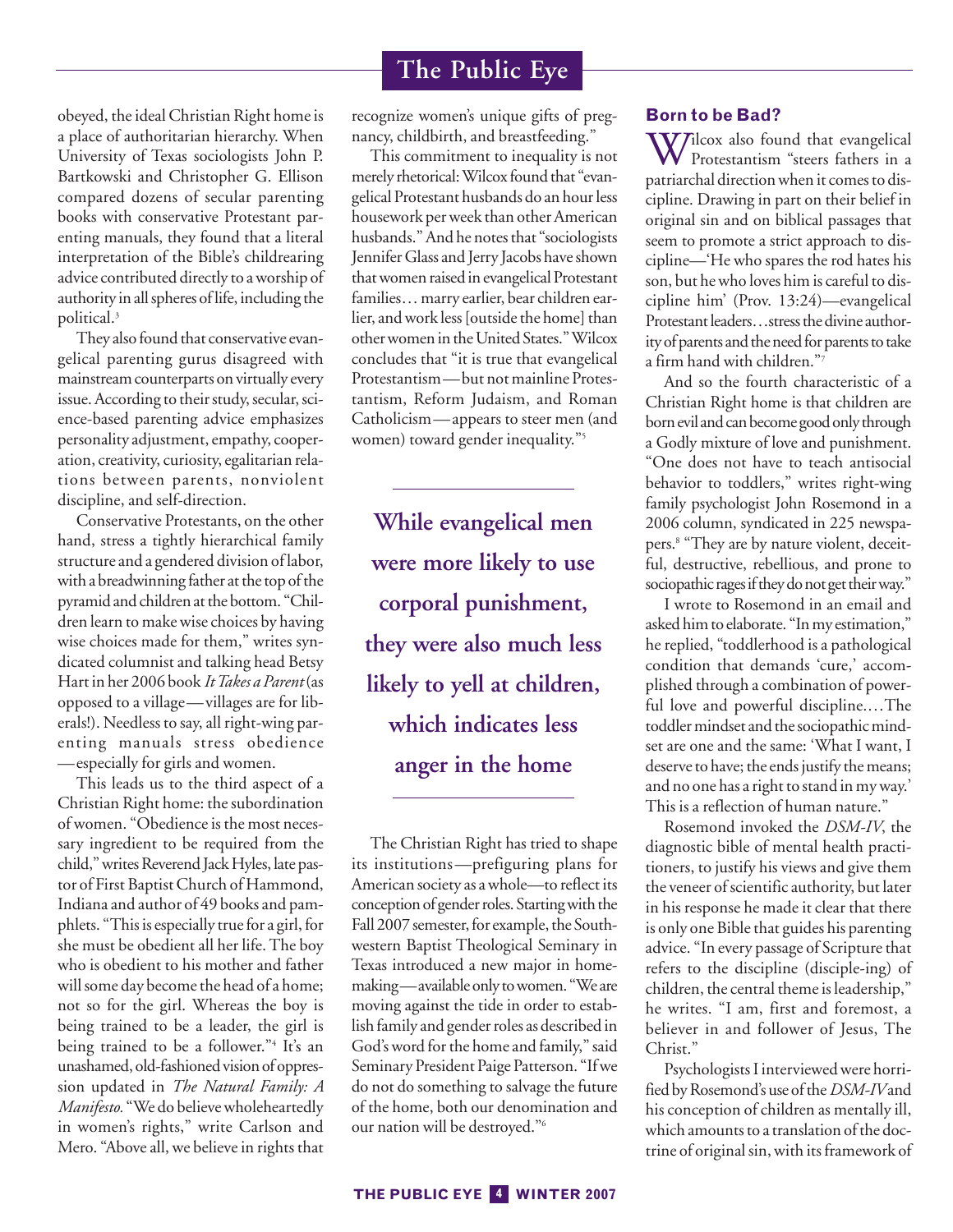damnation and salvation, into contemporary therapeutic terms. The difference is simple: A two-year-old human being is still learning how to deal with and express her feelings, but a true sociopath has no feelings. To treat a toddler like a sociopath is like studying snakes in order to understand koala bears—and then declaring that koala bears are cold-blooded.

In fact, contrary to Rosemond's views, research has found that human beings exhibit empathic behavior from as early as 18 months. For example, Nancy L. Marshall at Wellesley College found that "when toddlers saw a teddy bear suffer an 'accident,' their faces showed distress and concern. They also responded by trying to help or comfort the bear"9 —a behavior I've seen my three-year-old son exhibit many times. There are literally hundreds of empirical studies that echo these results. Based on findings like these, evolutionary psychologists like Jonathan Haidt and

Marc Hauser argue that moral behavior has evolved to keep selfishness in check and has deep biological roots.

None of the findings indicate that human beings are born saints, only that the capacities for empathy and cooperation are present from the very beginning and can be cultivated—or squashed. Rosemond's views are, at best, one-sided. At worst, they suggest a deep fear and hatred of children. And among conservative evangelicals, Rosemond is hardly alone. "Your child came into the world with an insatiable faculty for evil," writes Pastor John MacArthur in his 2000 book, *What the Bible Says About Parenting.* "Even before birth, your baby's little heart was already programmed for sin and selfishness."

## **A mark on the forehead**

Is it harsh to accuse the parenting gurus<br>of the Christian Right of fearing and hat- $\mathsf{T}$ s it harsh to accuse the parenting gurus ing the precious children they've worked so hard to protect? It's no harsher than the punishments they proscribe for wicked children. Let's say, for example, that your two-yearold insists on getting out of bed after you've told him to stay put. "The youngster should be placed in bed and given a speech," writes Dobson, who launched Focus on the Family as a forum for Christian parenting and is now a major voice in the Republican Party. "Then when [the child's] feet touch the floor, give him one swat on the legs with a switch. Put the switch where he can see it, and promise more if he gets up again."

But Dobson seems like Dr. Spock when compared to Tennessee Pastor Michael Pearl. "If you want a child who will integrate into the New World Order and wait his turn in line for condoms, a government funded abortion, sexually transmitted disease treatment, psychological evaluation, and a mark on the forehead," Pearl writes in his 1994 book *To Train Up a Child,* "then

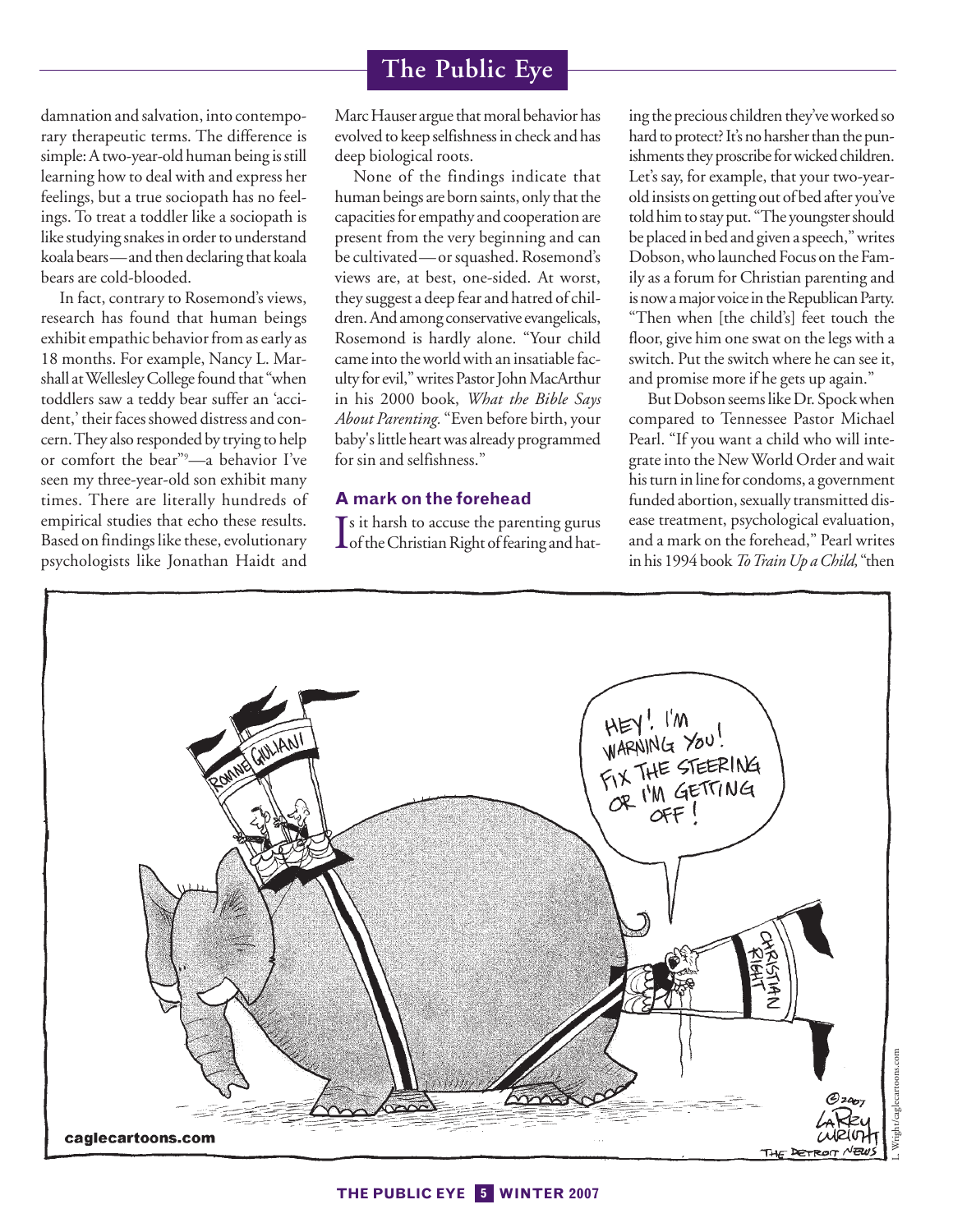follow the popular guidelines in education, entertainment, and discipline, but if you want a son or daughter of God, you will have to do it God's way." Pearl's interpretation of "God's way" entails hitting disobedient children with quarter-inch plumbing supply line or PVC pipe—"chastisement instruments" he endorses as excellent expressions of the Lord's will.

Unsurprisingly, Christian Right groups like the Family Research Council and Focus on the Family actively campaign against laws intended to curb child abuse. "The campaign to end child abuse too often abuses families," declare the authors of *The Natural Family,* citing "witch hunts" against misunderstood parents who were probably only trying to protect their kids from the New World Order.

As Lakoff points out in *Moral Politics,* the Christian Right confuses psychologist Diana Baumrind's influential idea of *authoritative* parenting—which sees discipline as supportive, not punitive, and is responsive to children's needs and thoughts—with separate categories of *permissive* or *neglectful* parenting. As an alternative, the Christian Right promotes *authoritarian* parenting, which denies choices to children and expects them to obey without question—a style that research has shown contributes to lower self-esteem, poorer social skills, and more feelings of depression.<sup>10</sup>

## **Spare the Metaphor, Spoil the Rod**

Evangelical homes must confront the same problems as their nonevangelical counterparts: the erosion of real wages, the rising costs of necessities like health care and education, the ubiquity of electronic media, and the declining rights of workers, to name a few. These forces shape the homes of evangelicals just as surely as they shape the homes of other sectors of society, which explains why, for example, rates of teen sex and divorce are not significantly lower in these homes. In fact, divorce is especially high in Bible Belt states, due at least in part to higher unemployment.

In *The Natural Family,* Mero and Carl-

## **The Public Eye**

son blame virtually all these fundamentally economic developments on feminism: in their view, it is the "imposition of full gender equality"—not, for example, globalization—that "destroyed family-wage systems." There's no empirical evidence for this claim, but that hardly matters: Scapegoating claims like this one serve to mobilize Christian Right constituencies for its social agenda of putting heterosexual men back at the head of family and society, a strategy that has seemed to work in electing conservative politicians. "People have



Julie Delton

personal standing in a discussion about what a good marriage is and what a bad marriage is," Republican operative Bill Greener told journalist Brian Mann. "They feel comfortable in that dialogue. It's about something they understand, a lot more than about trade policy."<sup>11</sup>

*The Natural Family* describes a comprehensive range of public policies that flow from making the patriarchal family the basic building block of society. In the authors' view, families, not government, should care for the sick and the vulnerable, thereby making welfare, universal health care, and Social Security irrelevant and even anti-Christian; mothers should take care of young children instead of federally subsidized daycare providers (or, for that matter, fathers); older children should be educated at home, not public schools; and so on. In this way the Christian Right philosophy of the home roughly converges with antitax, antigovernment sentiment, except when it comes to legally enforcing the movement's vision of how families should be structured.

But for all its gains in the political realm—which have captured most of the outraged attention of the political Left the Christian Right continues to lose the culture war. According to Gallup polls, in 1982, only 34 percent of Americans "believed that homosexuality was an acceptable alternative lifestyle."<sup>12</sup> Last year, 61 percent of those polled by People for the American Way supported at least civil unions for gays.<sup>13</sup> Families are more egalitarian than ever, with more and more men participating in housework and childcare, and with more and more mothers work $ing.<sup>14</sup>$ 

These changing attitudes and practices are reflected in the rhetoric of conservative evangelicals. In *The Natural Family,* for example, Carlson and Mero must make their argument for inequality within the framework of what they disingenuously call "women's rights." John Rosemond must use psychological research to legitimate his fundamentally religious views on childrearing. Even patriarchal ideologues like Dobson and MacArthur call for dads to be "more involved" and "loving" with their families, deploying rhetoric about fathers that only rarely appeared prior to World War II and which is largely the creation of the secular, scientific culture they deplore.<sup>15</sup>

Thus the changes of the past half century have altered the landscape and rules of discourse in ways that appear to be long lasting. On my parenting blog "Daddy Dialectic," one evangelical Christian argued against stay-at-home fatherhood: "Men should be out there doing whatever it takes to insure that mom can spend as much time as possible with her family because she is uniquely equipped by God for the role of managing the household and the kids on a daily basis." But another evangelical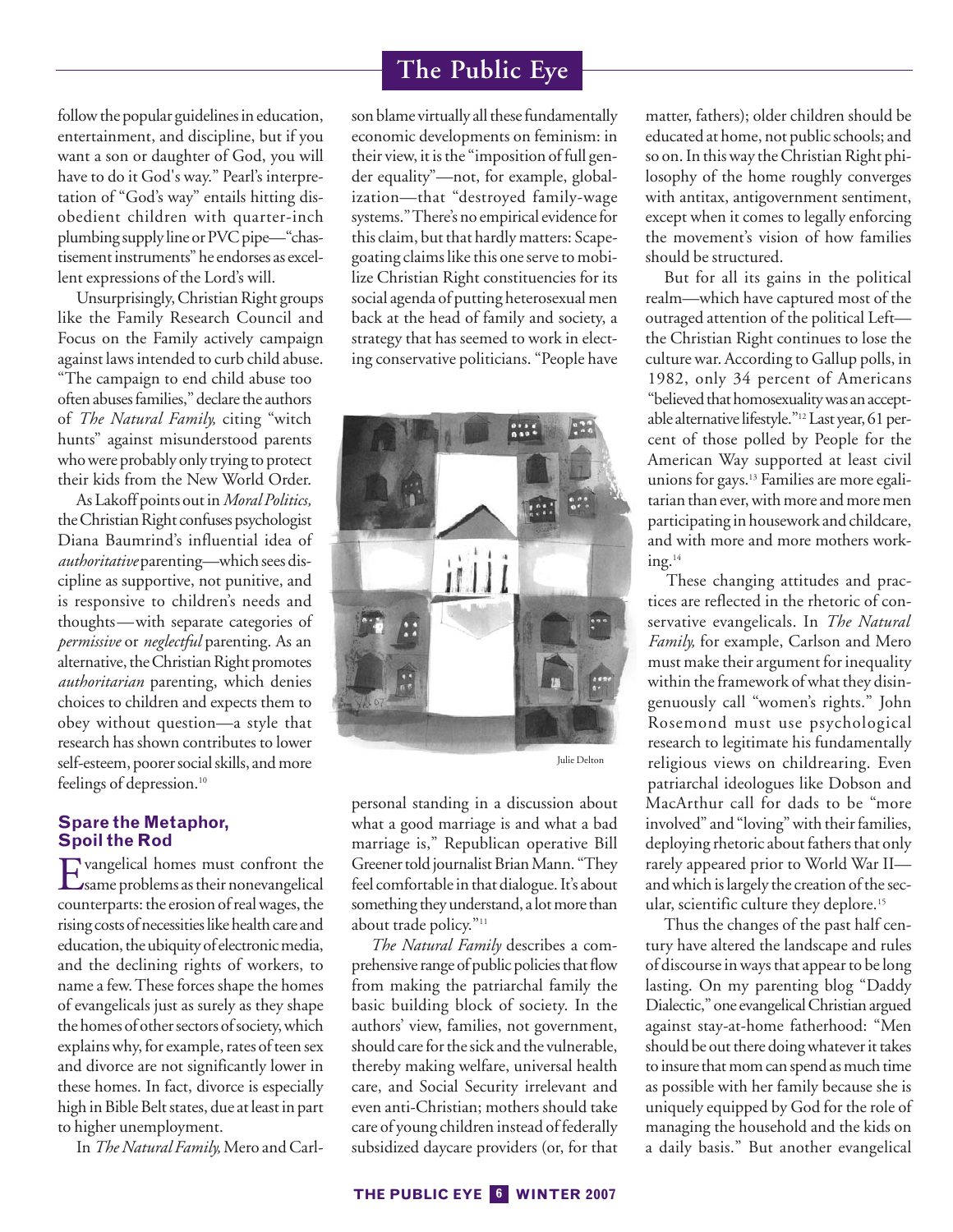responded: "Scripture commands [that men provide for their families], and leaves it at that. It doesn't specify a paycheck. If my family needs income, and my wife is better suited to earn it, why risk my family's stability by forcing my way into the workforce?"16 My own conservative evangelical relatives openly supported my decision to become my son's primary caregiver.

In an interview for this article, Wilcox urged that we distinguish "between what elite evangelicals [like Dobson] say and what average people are doing." While elites may rail against the social and economic changes of recent decades, Wilcox told me that "your average evangelical takes all that with a grain of salt." That's in part because most evangelical wives work. "Part of that is a class issue," Wilcox said. "Evangelicals are more working class, than, for example, mainline Protestants, [and] they have less economic flexibility. And so the reality on the ground, with gender issues, is more flexible than some might expect." As a result, claimed Wilcox, "many evangelicals are walking Left, talking Right." In other words, the more their behavior compromises with reality, the shriller the rhetoric can be.

Wilcox also found that while evangelical men were more likely to use corporal punishment and less likely to do housework, they were also much less likely to yell at children, which indicates less anger in the home, and evangelical husbands were more likely than other men to be affectionate with their families. For his part, John Rosemond told me that he is ambivalent on corporal punishment. "Unfortunately, the word 'rod' as used in Scripture in the context of the discipline of children has been misinterpreted as a concrete object," he told me. "Careful Biblical exegesis will reveal that it is a metaphor for powerful, compelling leadership that is always conducted with the child's best interests in mind." (Of course, evangelicals and religious fundamentalists are not accustomed to thinking about holy texts in the metaphorical way Rosemond suggests.) This is all to say that while Christian Right ideals might seem simple and frightening, the behavior of

## **The Public Eye**

evangelicals who form the Christian Right social base is complex. Lakoff's Strict Father model may be useful as a way to link parenting with political beliefs, but it can also obscure the degree to which evangelicals can disagree and evolve—which does happen, though it might not seem that way to outsiders. Certainly, no evangelical or even fundamentalist today lives as Christians did in the centuries right after Christ was crucified—no one, for example, is putting adulterers to death, as the Bible advises (Deuteronomy 22:22 and Leviticus 20:10). Among other practical problems, that would wipe out at least half of the current

> **For all their gains in the political realm, the Christian Right continues to lose the culture war.**

crop of Republican presidential candidates.

Wilcox argued to me that the strength of the evangelical narrative is that it explains why, for example, women still do twice as much housework as men—it's their Godgiven inclination. But that can be turned around: The evangelical narrative can't explain why some men are doing more childcare than in the past—many even claim they *want* to—or why gay and lesbian families continue to multiply. Instead, the narrative simply declares some human desires as consistent with their version of biblical truth, and others as out of bounds. Given the inadmissibility of empirical evidence, the evangelical narrative can explain only what supports the narrative—and must dismiss the rest.

This creates an unhappy gap between ideal and reality, the place in which average evangelicals must live. And stubbornly adhering to the narrative creates another gap, between their utopian homes and the homes of everyone around them. In the face of social change, individual homes might preserve their purity. But in the end, they will sacrifice their ability to communicate with neighbors—or to win more political power. ■

#### **End Notes**

- <sup>1</sup> Whether the link goes beyond metaphor is a question that eludes social science. Lakoff seems to stop short of saying that "nurturant parenting" can create a more nurturing society—he's primarily interested in the metaphor but studies going back to the 1940s have tried to find evidence for how parenting might shape society. For example, shortly after World War II, the sociologist Else Frenkel-Brunswick sought to link "the German family, with its long history of authoritarian, threatening father figures," to the rise of "fascist ideology" in Nazi Germany. See Else Frenkel-Brunswick, "Parents and Childhood as Seen through the Interviews." In *The Authoritarian Personality,* ed. T.W. Adorno et al., (New York: Harper and Row. 1950) 370.
- <sup>2</sup> From "Evangelicals and the Public Square," a panel discussion hosted by the Pew Forum on Religion and Public Life, Thursday, October 11, 2007, Washington, D.C. For transcript, see http://pewforum.org/events/?Even $tID=156$ .
- <sup>3</sup> John P. Bartkowski and Christopher G. Ellison. "Divergent Models of Childrearing in Popular Manuals: Conservative Protestants vs. the Mainstream Experts." *Sociology of Religion* Spring 1995 (56, no. 1) 21–34.
- <sup>4</sup> Jack Hyles, *How to Rear Children.* (Hammond, IN: Hyles-Anderson, 1972)158.
- <sup>5</sup> W. Bradford Wilcox, "Religion and the Domestication of Men." *Contexts: Understanding People in their Social Worlds* 5, 2006, 42–46.
- <sup>6</sup> Associated Press, "Baptist Seminary Launching Homemaking Program," *Dallas Morning News,*August 10, 2007.

<sup>7</sup> Wilcox, 43.

- <sup>8</sup> John Rosemond, "Badness in Children," Washington Publishers, August 17, 2006. *http://www.washingtonpublishers.com/JohnRosemond/08\_17\_2006\_badness\_in\_childr en.htm.*
- 9Teresa Pitman, "Empathy." *Today's Parent,* February 2003. http://www.todaysparent.com/toddler/behaviordevelopment/article.jsp?content=1226544&page=1.
- <sup>10</sup> Diana Baumrind,"Rearing competent children." In *Child Development Today and Tomorrow,*ed. W. Damon, (San Francisco: Jossey-Bass, 1989) 349–378.
- <sup>11</sup> Quoted in Brian Mann, *Welcome to the Homeland* (Hanover, NH: SteerForth Press, 2006) 226.
- <sup>12</sup> Michael Gartner, "Live and Let Live." *USA Today*, September 13, 2007.
- <sup>13</sup> Robert P. Jones and Dan Cox, "2006 American Values Survey." The Center for American Values in Public Life, People for the American Way Foundation, September 2006.
- <sup>14</sup> For an empirical overview of these trends, see Paul R. Amato, et al., *Alone Together: How Marriage in America is Changing*(Cambridge, MA: Harvard University Press, 2007).
- <sup>15</sup> For an historical overview of evolving conceptions of fatherhood, see Robert L. Griswold, *Fatherhood in America, A History* (New York: Basic Books, 1993).
- <sup>16</sup> See comments on "God vs. Stay-at-Home Dads." Daddy Dialectic, November 15, 2006. Available at http://daddydialectic.blogspot.com/2006/11/god-vs-stay-at-homedads.html.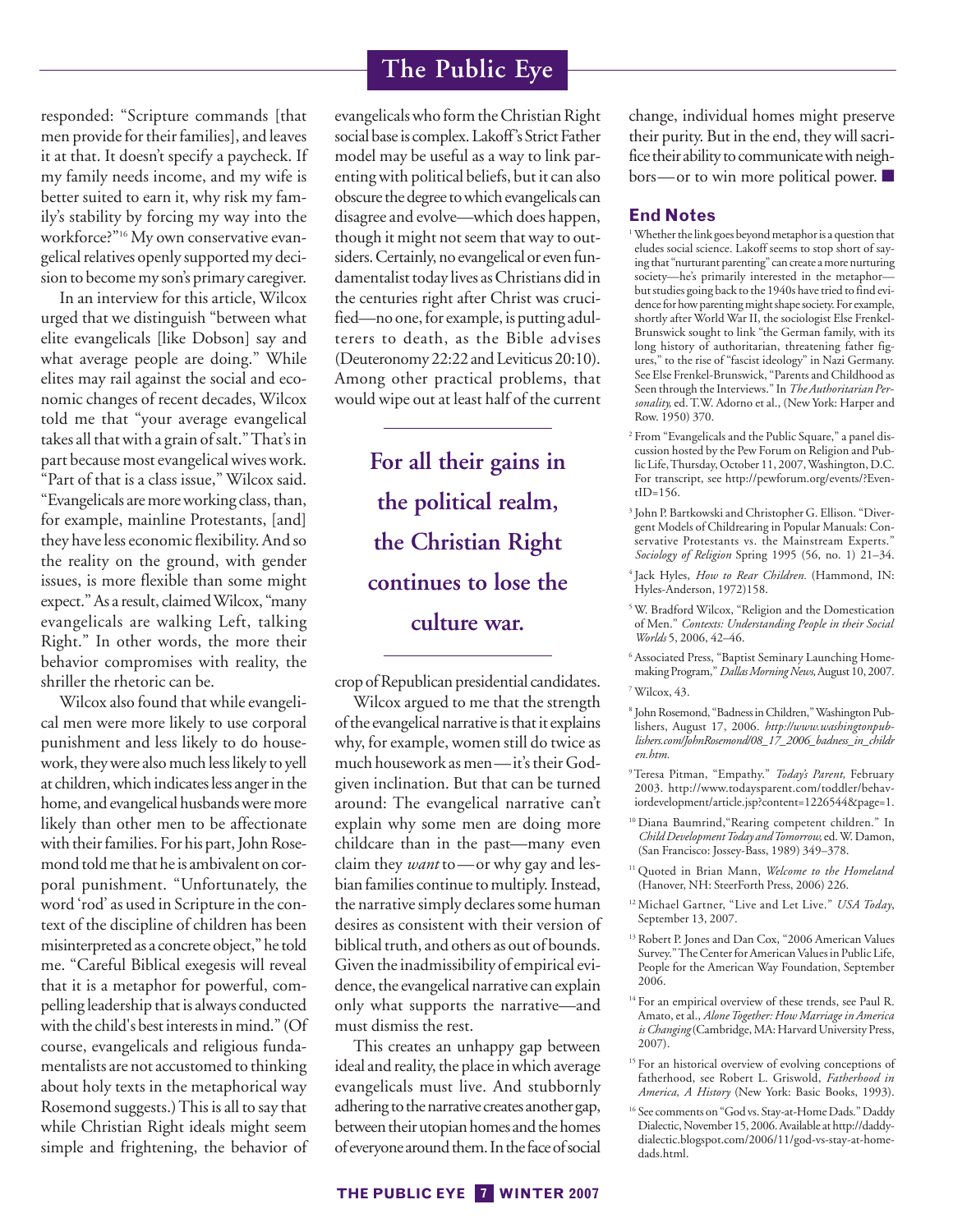#### **HERITAGE IS HIP** *continued from page 1*

study, the 1980 *Mandate for Leadership.* That 1,000-page report was welcomed by Counselor to the President Ed Meese and provided a blueprint for the goals of the Reagan administration. Early suggestions included strengthening national security procedures, dismantling the progressive income tax in favor of a flat tax, and expanding exports.<sup>1</sup>

While less well known for its work on cultural issues, in June of 2006 Heritage launched a new website, *familyfacts.org*, with the aim of trussing up support for traditional families and the social value of religion. Photos of smiling parents enjoying their children appeared on the banner, replacing the staid blue and white Liberty Bell logo that has represented Heritage for nearly 35 years. Enlisting graduate students as researchers, the organization now reviews social science research pertaining to family life and religion, with findings that support a traditional view of the nuclear, religious, heterosexual family as the optimal social unit. Is this a new direction for Heritage?

#### **The Foundation of Heritage**

The Heritage Foundation is not really<br>a foundation at all. It accepts no grant proposals and disperses no funds. Instead, many people recognize it for what it is: a major Washington conservative idea broker, although some would call it a well-oiled propaganda machine. With an annual budget of \$40 million and an endowment of over \$100 million, Heritage is overseen by its president, Edwin J. Fuelner Jr., who presides over 200 staffpeople with offices not only in Washington but in places like Moscow and Hong Kong.

In 1972 Ed Feulner and Paul Weyrich, then 30-something Congressional staffers for conservatives on Capitol Hill, formed the Republican Study Committee in an attempt to provide an ideological alterna-



*Heritage founder Ed Feulner, here with President Ronald Reagan, established the think tank's influence with his "briefcase test": is the research short enough to read in the cab from the airport to the Capitol?* 

tive to what they saw as Republican slippage toward the center on social issues like welfare. Weyrich, long recognized as a central architect of the New Right, brought his far ranging conservative interests, beliefs about taxation and government

**Heritage's research passes "the briefcase test": it is short enough to be read in the time it takes a cab to travel from National Airport to the Capitol.**

regulation, as well as his concern about the degradation of traditional values, to the task of organizing a research group for conservative lawmakers.<sup>2</sup>

Feulner, who later became the head of the Study Committee and, eventually, president of Heritage, shared Weyrich's

disdain for Republican pragmatists who would compromise principles in order to pass legislation. His interests focused on international trade and monetary policy as well as a commitment to a neoliberal, domestic agenda, most prominently a commitment to a free-market economy.

After about a year, they recognized that an internal organization held less sway over Congress than an outside group with timely delivery of research material, and they founded the Heritage Foundation as an "independent, nonpartisan" think tank with initial financial support from Joseph Coors, followed by the usual suspects of conservative funding, including philanthropies created by Ricahrd Mellon Scaife and John Olin.

The Heritage Foundation has from its inception occupied a particular niche in the D.C. think tank community, delivering "facts and figures" on any number of topics in accessible formats to government decision-makers and the media. Feulner tells the story of how he came to realize what Heritage could accomplish. The American Enterprise Institute for Public Policy Research (AEI), one of the earliest conservative think tanks (founded in 1943), maintained a reputation as a research cen-

*Pam Chamberlain is Senior Researcher at Political Research Associates and a member of* The Public Eye *editorial board. She writes regularly about LGBTQ and reproductive justice issues for* The Public Eye.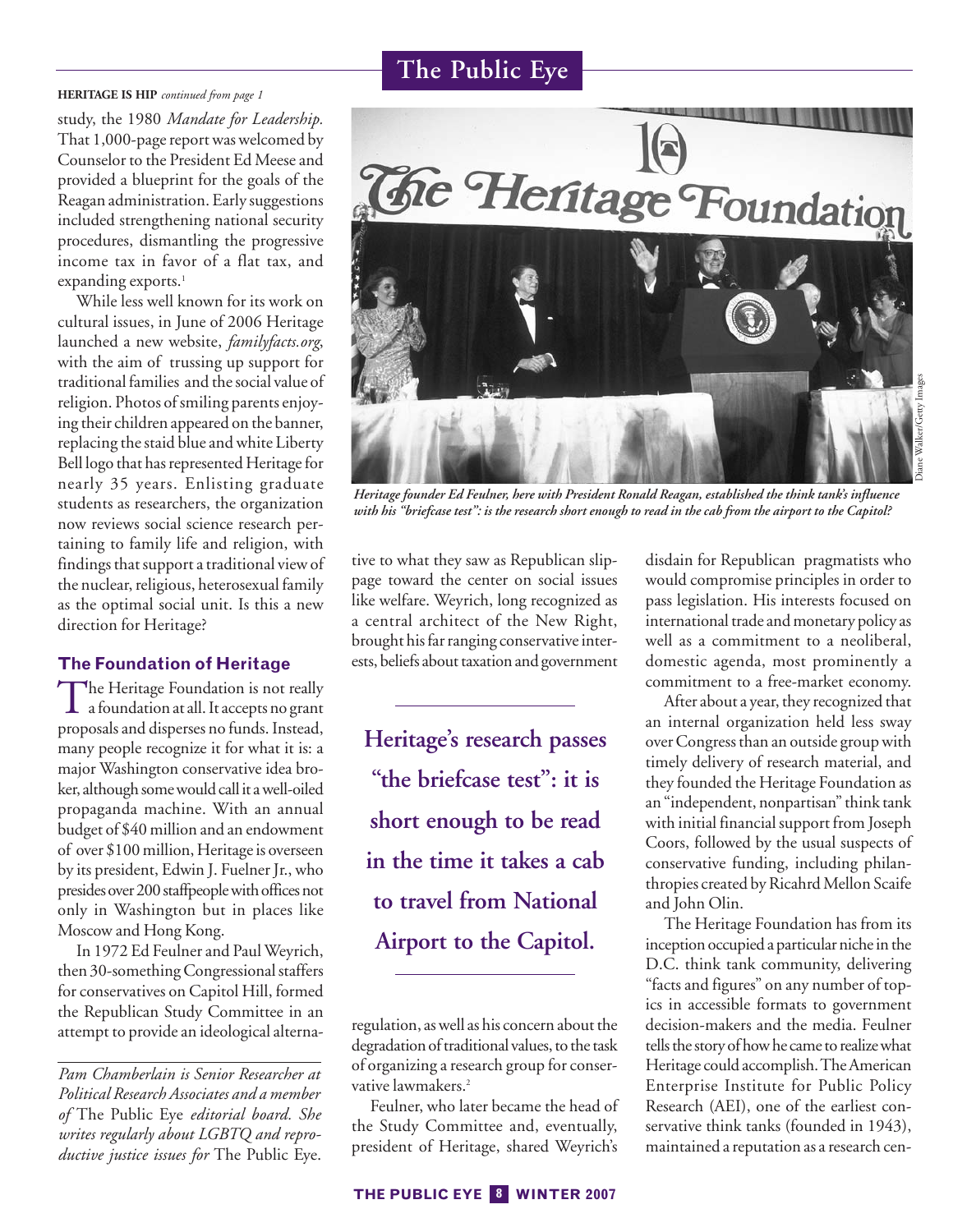ter with academic-quality materials. When its impressive report on the value of the supersonic transport plane appeared days *after* Congress had voted not to fund it, he realized someone needed to create an organization that would deliver easy-toabsorb, persuasive material in a timely manner.<sup>3</sup>

Today, under Feulner's 30-plus years of leadership, Heritage's organization, finances, and output are in their prime. Name recognition is consistently high. Heritage maintains a few dozen books in print, summary position papers called "Backgrounders" on over 2000 topics, extensive customized databases of policy-related information, and stables of researchers grounded in conservative approaches to domestic issues from agriculture, the federal budget, health care to education, labor, social security, and welfare, plus a full range of foreign policy issues as well.

Heritage supports a set of research fellows that cycle in and out of high-level federal government posts, such as former members of Congress Ernest Istook and James Talent, and Cabinet members William Bennett, Edwin Meese, and Elaine Chao. It maintains a well-developed yearround internship program and hosts hundreds of public events, often held in Heritage's own auditoriums, and trains journalists in how to use Heritage's own computer research models.

Heritage maintains as many PR departments as it does research centers. Over 50 staff work in external and government relations, communications and marketing, media services, or on the extensive website that makes Heritage authors' research and commentary available for free in a variety of formats. Although they do on occasion produce book-length work, Heritage authors maintain, in Feulner's words, a "quick response capability." He established "the briefcase test" for a piece of research: it should be short enough to be read in the time it takes a cab to travel from National Airport to the Capitol. "Backgrounders" are just a few pages long, sometimes condensing a larger work and make use of pithy Executive Summaries. Often material is

## **The Public Eye**

reduced to tables and charts or to Power-Point presentations.<sup>4</sup> Heritage's reputation for being influential reflects the fact that its materials get hand delivered to Congressional offices and that it garners more media citations than any other conservative policy center.<sup>5</sup> The formula clearly works, but what Heritage gains in access and influence may be at the expense of accuracy.

## **Something Borrowed, Something True**

The new website *www.familyfacts.org*is a secular cousin to faith-based sites like Focus on the Family's *www.family.org*that overtly promote the Christian value of family life. Unlike these sites, it highlights peer-reviewed social science research suggesting connections among intact heterosexual families, religious practice, and psychological and physical well-being of

**Heritage is seeking to cement its reputation as an expert in the field of family and religious values.**

family members. From Heritage's point of view, citing academic research that supports its agenda is key to establishing the legitimacy of its claims. The research is paraphrased in single sentence statements, or "findings," written by a stable of doctoral students hired as Fellows.

In keeping with "quick response capability," these findings are placed in a searchable database for easy retrieval. They are organized into nine categories: Children & Teens, Crime & Violence, Education, Family, Health & Sexuality, Marriage & Divorce, Parenting, Pregnancy, and Religion & Culture. Each statement is accompanied by a summary of its citation in a peer-reviewed journal such as *Social Science Research* or the*Journal of Youth and Adolescence.*The page also features selected Heritage papers by such in-house researchers as Patrick Fagan and Robert Rector from the think tank's Domestic Policy and Family and Cultural Issues program, and it advertises upcoming special events like a Heritage-sponsored conference examining research on the connections between religious practice and civic life. Journalists and decision-makers can sign up for email updates from the database that correlate with timely topics being discussed in Congress or in the media.

The respectability of the sociological and psychological research cited and an easyto-use website are two major assets of the project. Heritage had maintained a Family and Society database for a few years, but according to Evan Feinberg, a research assistant working with *familyfacts.org,*while the earlier database was popular with academics, it was not as well used by the general public as Heritage would have hoped. Still the new project receives considerable financial support. The website alone is supported with an \$834,000 grant from the John Templeton Foundation, and it is based at the Richard and Helen DeVos Center for Religion and Civil Society, which was funded in 2004 with a \$1.8 million grant.

With the establishment of this site, Heritage is seeking to cement its reputation as an expert in the field of family and religious values and an influential lobbying voice for public policies that support a conservative family agenda. In supporting its launch, Patrick Fagan had high hopes for the value of using social science research to support Heritage's pro-family work.

Part of the reality is that academia is one of the most hostile arenas to these findings…. Social science data is bringing people of different political ideologies together, particularly the policy wonks. The research is drawing the cooperation, reducing the animosity. A common pro-social discourse will be possible.<sup>6</sup>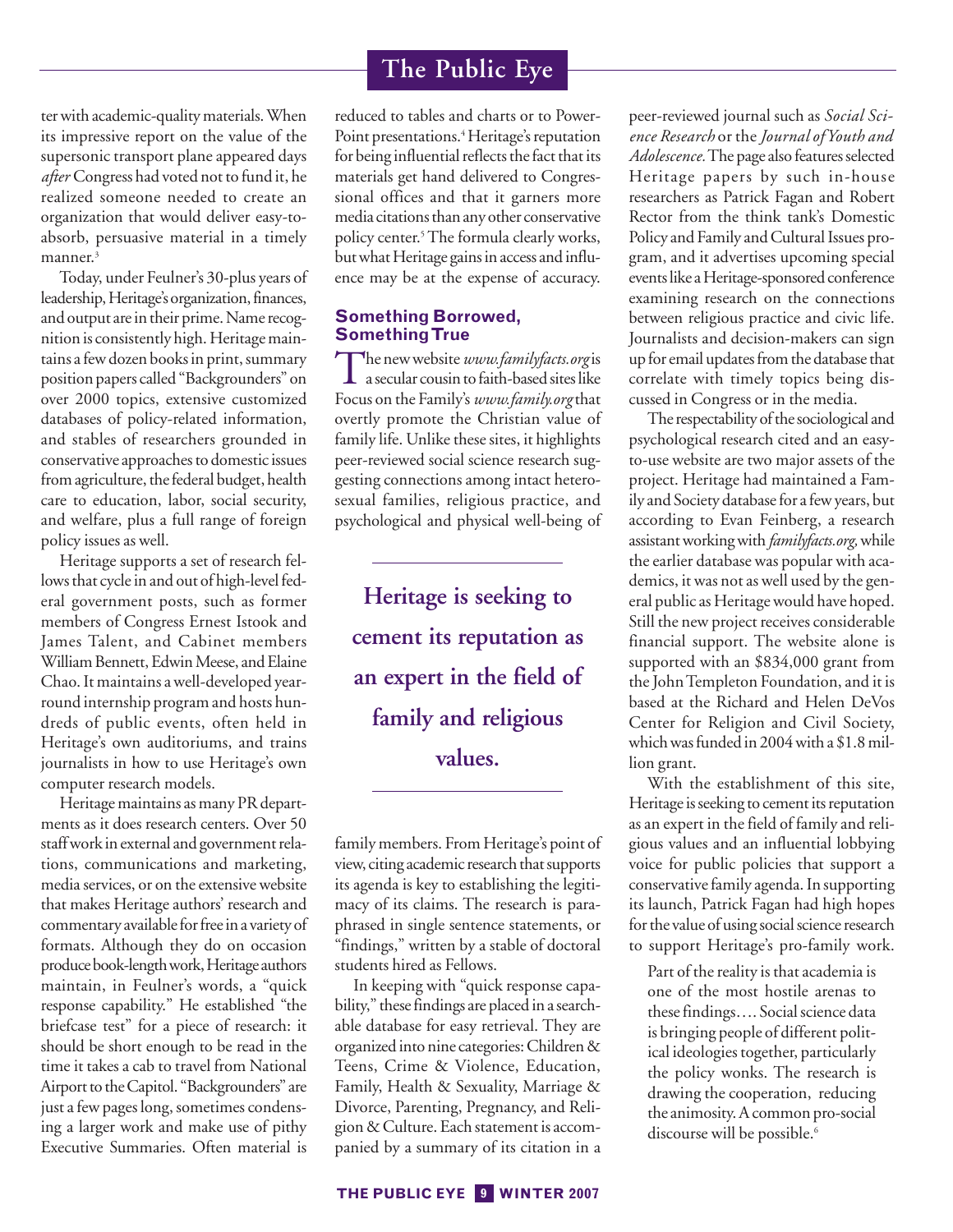Painting family values as a solution to economic problems links this project to Heritage's traditional strengths. *Familyfacts.org* touts marriage and work as solutions to poverty, and personal responsibility as the solution to social problems. The format lends itself to the "briefcase test," making this new project similar in set-up to other Heritage products. As James Smith says in his study of think tanks and their influence:

Many people in policy positions readily concede that they have no time to read books and reports; memos and action papers demand

immediate attention….Typically, the public official relies on the expertise of others.7

Each month, the site highlights ten "findings" summarized as single sentences. Examples from September 2007 with a back to school theme: "Adolescents with paternal role models tend to have higher academic achievement." "Children in oneparent families are more likely to have lower math and reading scores than peers in two-parent families." "Religious adolescents tend to spend more time on homework and are less likely to be truant." Although perhaps surprising in their con-

## **NO EXIT** © Andy Singer

THE THINK TANKS



clusions, the findings do come from Heritage staffers' examination of actual research. To a reader who already accepts a conservative perspective on the family, these statements reinforce the superiority of traditional family values and serve as "convenient truths" to an audience who will find them helpful in convincing others. The critical reader, however, may find such statements puzzling and even suspect.

A closer examination of the relationship between the original articles and Heritage's wording of the "findings" reveals an ideological, and not always academically responsible, methodology. While undoubtedly there are social scientists who have ideological biases both towards and against a pro-family agenda, the work cited in this database is presented in a way that reinforces a conservative perspective, no matter what the authors' points of view may be.

Findings are sometimes reported out of context from the original study, a technique known as "cherry-picking." For instance, sociologist Estelle Disch and social worker Nancy Avery documented the effects of survivors of sexual abuse by the psychologists, psychiatrists or clergy treating them.8Their research focused on *effects:*the levels of shame, loss, and depression reported by survivors whose abusers came from several professional roles and the subsequent implications for further medical, psychological, or spiritual treatment. Yet the Heritage finding that was pulled from their results focused on the *type* of abuse:

Sexual abuse committed by clergymen was more likely to be homosexual in nature than abuse committed by other professionals.

This "finding" did not emerge from the study's design. The sample was nonrepresentative and therefore not legitimate for much quantitative analysis, nor did it focus on homosexuality and sexual abuse by clergy.

Another example of distortion in *familyfacts.org*is the common assumption that a correlation between two events implies that one event causes the other. This practice of assigning a questionable cause to a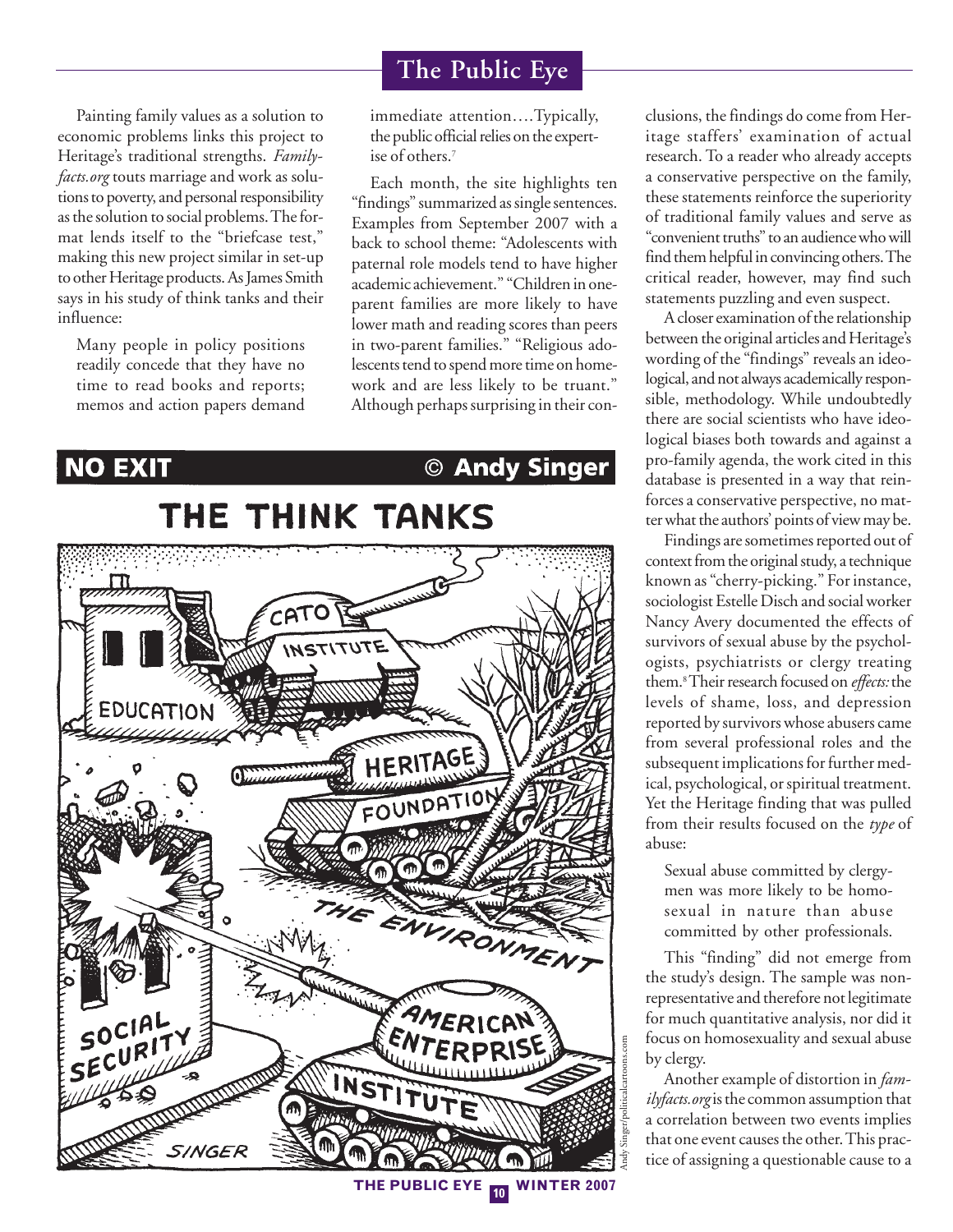social problem is widespread at Heritage and other conservative organizations and is common on the website. Take, for example, this finding:

Greater educational attainment is achieved to the degree that religion is practiced and the traditional Christian doctrines are adhered to.

While carefully worded, this statement encourages the reader to infer that Christians who go to church and follow traditional teachings do better in school than others. Yet the sociologists who conducted the cited research—based on a sample of Dutch students in the 1980s—were cautious about drawing causal relationships from their data.<sup>9</sup> They acknowledge that they have found an association between a Christian worldview and students' educational positions, but they cannot say that adherence to religion causes higher educational outcomes. "The mechanisms causing these effects are unclear…To explore the extent to which religious doctrines and religious-directed attitudes and behavior might enhance or constrain educational conditions, a causal model must be developed."10The format of*familyfacts.org* does not allow for the inclusion of such statements alongside the listing of findings.

Another example of drawing more conclusions than the studies' authors intended is this finding from a paper on Religion and Child Development:

According to parents' reports, children whose parents had more frequent discussions about religion with them exhibited higher levels of cognitive development.

Such a statement implies that frequent discussions of religion result in superior intellectual development. An examination of the actual study reveals that the data set used by researchers Bartkowski, Xu, and Levin, sociologists at Mississippi State, focused only on young learners, kindergarteners and first graders, and depended on parent and teacher reports about behavior, not grades. The quantitative analysis chose several subjective scales that measured different child developmental aspects.

Most were behavioral and emotional, and the "cognitive" development scale measured "approaches to learning," such as the child's eagerness to learn, interest in a variety of things, creativity, persistence, and responsibility, not specific demonstrated cognitive skills which would be difficult to measure among such early learners. Most relevant of all, though, is the fact that the data come from parents' own reports, substantially limiting the objectivity of the results.

An additional limitation in *familyfacts.org*'s approach is the tendency to cite ideologically driven research, such as making reference to a report by Alabama Policy Institute, a state-based conservative think tank that supports marriage promotion. *Familyfacts.org* states a finding in "Effects of Cohabitation Length on Personal and Relational Well Being" as:

The longer couples cohabited before marrying, the more likely they were to resort to heated arguments, hitting, and throwing objects when conflicts arose in their subsequent marriage.

Perhaps recognizing the possibility for misuse, the website offers a disclaimer:

Findings are paraphrased summaries of published research results and are intended to serve as "pointers" to the primary source. When presenting information from familyfacts.org, the primary source should be referenced.

Heritage has been criticized before for shoddy scholarship.<sup>11</sup> In blasting a 2001 Center for Budget Policy and Priorities tax policy report, Heritage criticized the use of unreliable data from the U.S. Census Bureau, when the CBPP report had deliberately used IRS data to avoid such methodological problems. Burton Pines, a former vice president at Heritage, once described its mission: "We're not here to be some kind of Ph.D. committee giving equal time. Our role is to provide conservative publicpolicy makers with arguments to bolster our side."12

## **Research from familyfacts.org**

Compared with peers who had not cohabited prior to marriage, individuals who had cohabited reported higher levels of depression and the level of depression also rose with the length of cohabitation.

Pregnant women who were not married or living with a partner were more likely to have a firsttrimester miscarriage than those who were married or living with a partner.

Wives of husbands who express strong belief in a literal interpretation of the Bible feel significantly more appreciated for their household labor than other wives.

An increase in the proportion of single-parent families in a neighborhood was associated with a significant increase in youth violence.

More than three quarters of the students who had become more religious throughout their high-school years had Grade Point Averages (GPA) above the norm.

Among white students from two-parent families, maternal employment had a negative effect on academic achievement for both elementary and high school students. The more the mother worked, the stronger the effect.

Compared to adolescents who were virgins, those who had initiated sexual activity were 58 percent more likely to engage in delinquent behavior in the year after they had become sexually active.

Fathers who are theologically conservative, or express a strong belief in a literal interpretation of the Bible as the word of God, are more likely to praise and hug their children very often than fathers who are not theologically conservative.

In this study, children whose mothers worked during the first year of life were found to be more likely to hit or be mean to their classmates when they reached the third or fourth grade. This tendency was found more in boys than girls.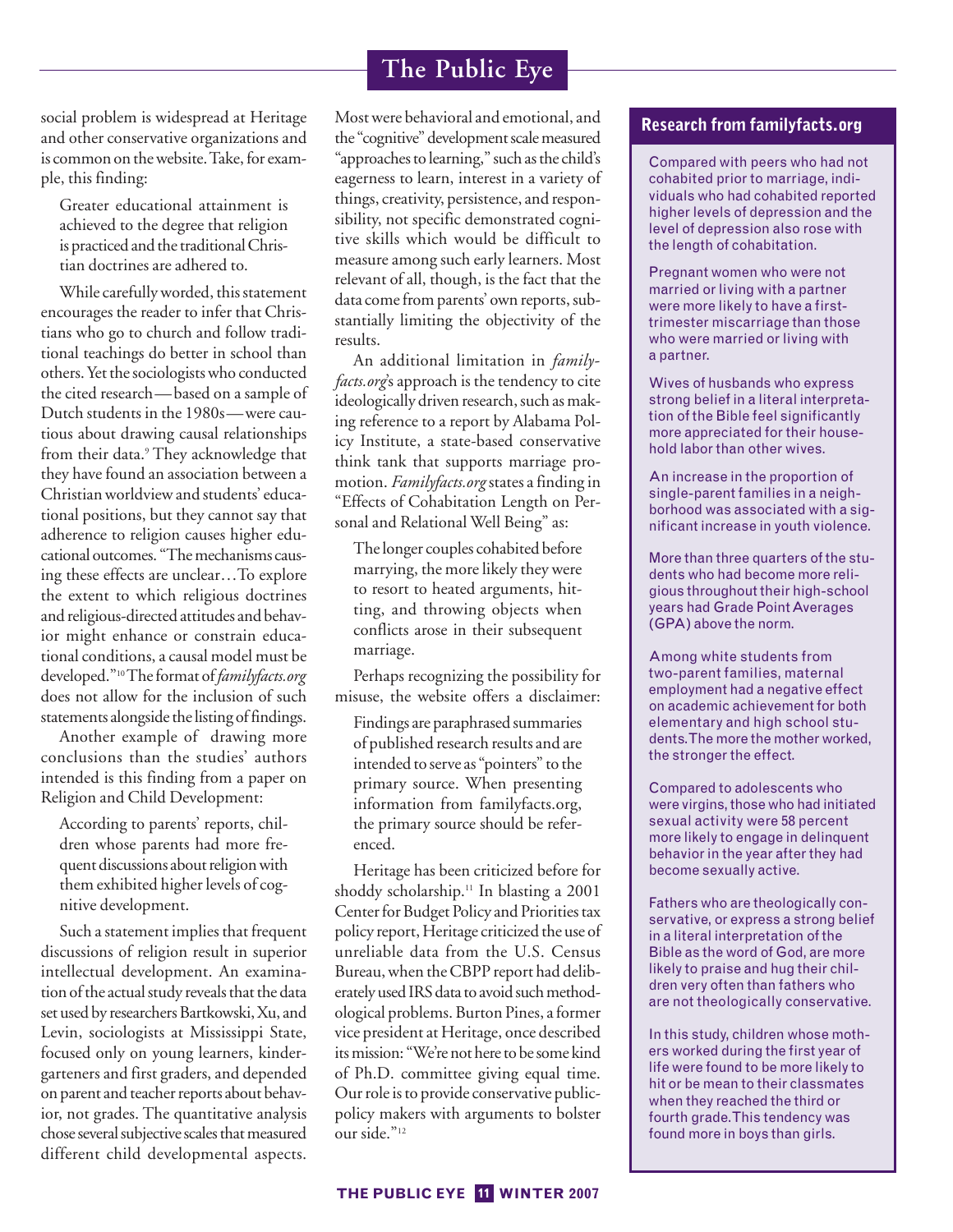## **Heritage and Family Values: How Long Has This Been Going On?**

 $\bf W$ 7hy has an organization so linked to neoliberal economic policies and a secular approach to conservatism begun spending such energy on topics that have generally been associated with the Christian Right?

Although Heritage is best known for its strong stands on economic issues, it has also advocated conservative positions on social issues. While the founders of Heritage, Ed Feulner and Paul Weyrich, established a secular think tank, they each are serious about their faiths. Feulner is a Roman Catholic, and Weyrich a deacon in the Melkite-Greek Catholic Church. Weyrich in particular has influenced Heritage's commitment to traditional cultural values, if only from his seat at other organizations. He cofounded the Moral Majority with Jerry Falwell in 1979, which, among other things, served to split Roman Catholics off from their traditionally Democratic affiliation over the issue of abortion. Weyrich was also actively involved in organizing annual Family Forums to help Christian Right leaders meet with the Reagan administration,<sup>13</sup> and he coined the phrase "culture war," referring to the clash between traditional and counter-culture attitudes and behaviors that arose in the 1960s. When Weyrich founded his Free Congress Foundation in 1977, he was banking on the notion that cultural issues could unite conservatives more effectively than economic ones, and he published the organization's first book, *Cultural Conservatism: Toward a New National Agenda,* which outlined this argument.

Meanwhile Heritage was considering the value of traditional values as an organizing focus. Lee Edwards, the author of a Heritage 25th anniversary report, *The Power* of Ideas, revealed to reporter James Ridgeway, "There has always been a healthy debate about emphasis. Heritage did stay away from cultural issues and so-called traditional-value policy deliberately for almost twenty years."14 Eventually they invited William Bennett, former Reagan

Education Secretary and G.H.W. Bush Drug Czar, to became a Distinguished Fellow in Cultural Policy Studies in the early 1990s, and he published the *Index of Leading Cultural Indicators* and *The Book of Virtues.* Bennett was enlisted to sign a direct mail solicitation for Heritage in which he asserts, "The real crisis of our time is one of moral values."<sup>15</sup>

In 1996 Patrick Fagan authored a Heritage report, "Why Religion Matters: The Impact of Religious Practice on Social Stability." An update appeared in 2006. And in 2004 Richard DeVos, the successful founder of Amway Corporation and a leading conservative funder, donated

> **Although Heritage is best known for its strong stands on economic issues, it has also advocated conservative positions on social issues.**

almost \$2 million to Heritage for a new Center on Religion and Civil Society. *Familyfacts.org* followed not long after, going "live" in 2006. Heritage has come to embrace cultural issues as an organizing focus, reminiscent of its historical underpinnings.

Weyrich's old dictum that traditional values can provide a unifying focus for a mass movement has certainly borne fruit in the Christian Right's political successes. How well it will do for Heritage remains to be seen. With four researchers working on domestic, family, and cultural issues, Heritage's traditional values output is small compared to some other of its areas, but its authors are widely promoted, their work referenced at Congressional committee hearings or delivered directly when they appear as witnesses. Robert Rector and Patrick Fagan joined forces to support marriage promotion and to respond to critics of domestic violence in a 2004 paper, "Marriage: Still the Safest Place for Women and Children, a revision of a 2002 article.16 Heritage's website frequently features videoclips of Rector and Fagan commenting on their own research or on *familyfacts.org.*The largest question mark comes from Fagan jumping ship for the premier Christian Right advocacy group, the Family Research Council, where he is now a Senior Fellow heading up their new Center for Family and Religion.

Fagan is upbeat in describing Heritage's continued commitment to family issues and to the programs he developed there over his 13 year tenure. "Heritage represents the Reagan coalition, and it knows how to maintain that coalition politically with a three-pronged focus on foreign policy, the economy, and cultural and family issues. All the family-related programs will remain." But he added, "The family needs a strong, permanent single-issue voice in Washington," referring to the FRC. "This new position is a natural extension of my lifelong work and dedication. Heritage has given us their full blessing."<sup>17</sup>

A 2008 Republican presidential victory will require a coalition of ideologues and pragmatists, economic and cultural conservatives, and voters motivated by both religious and secular concerns. Existing attitudes towards homosexuality, extramarital sex, divorce, and abortion have fueled the Christian Right's agenda, but they are not the exclusive intellectual property of frequent churchgoers. Campaign strategists undoubtedly realize that allowing the Christian Right a corner on "values voters" does little to guarantee that they will vote for the Republican nominee, especially if there is a third party spinoff. A strategy that blends economic and cultural concerns may provide some insurance, playing to the multiple resentments of dissatisfied voters.

If *familyfacts.org* takes off, its conservative findings may trickle-down to affect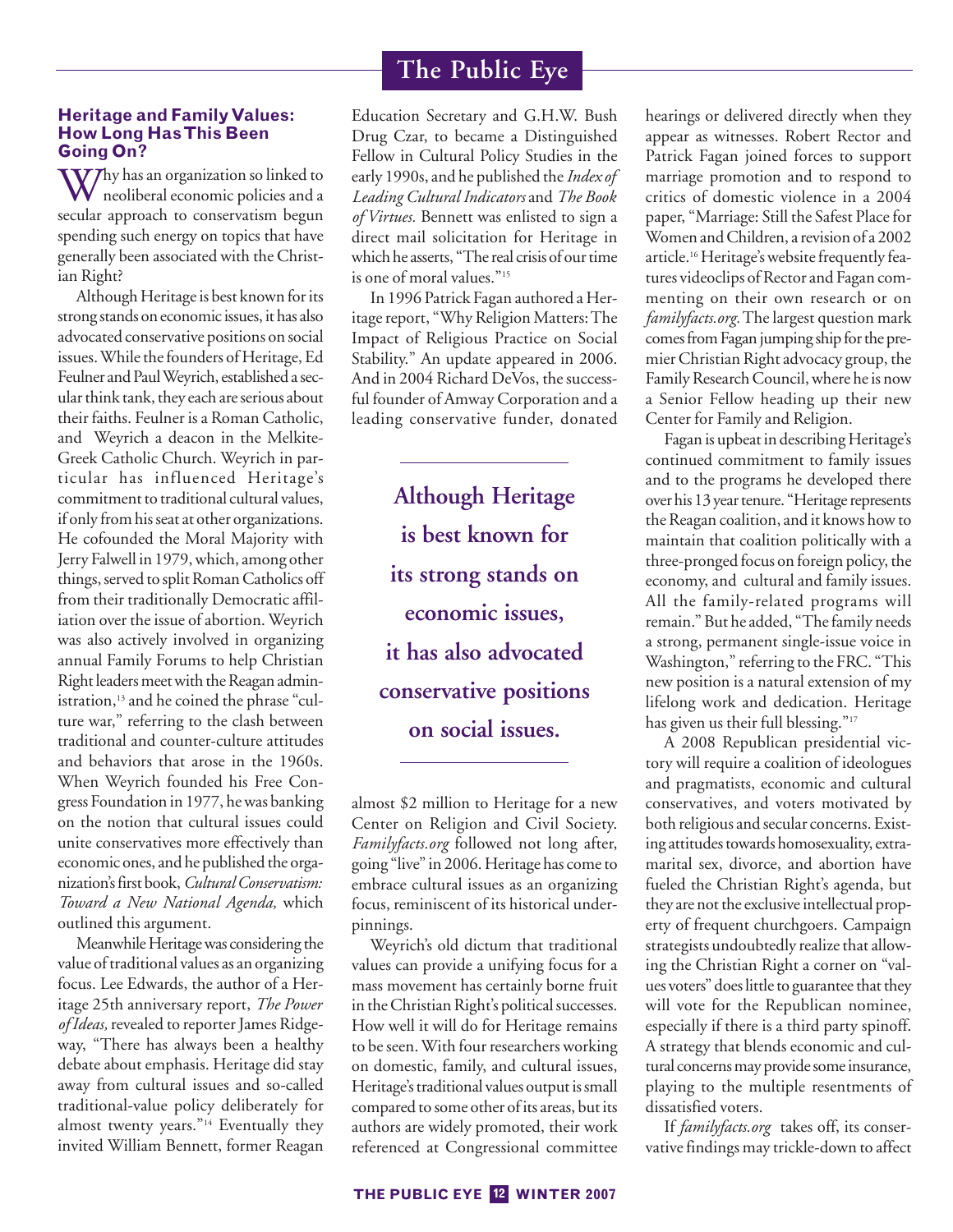not only policy-makers but the voting public. With plenty of cash to invest in experiments, Heritage may be betting that at the least, its newest website can't hurt the cause. ■

#### **End Notes**

- <sup>1</sup>The Heritage Foundation, "Mandate for Leadership: Policy Management in a Conservative Administration," November 12, 1980, PRA files.
- <sup>2</sup> Weyrich has founded or co-founded several important Rightist organizations, including the Moral Majority with Jerry Falwell, his own Free Congress Foundation, and the Council for National Policy, as well as Heritage.
- <sup>3</sup> James A. Smith, *The Idea Brokers: Think Tanks and the Rise of the New Policy Elite,* (New York: The Free Press,1991) 198.

## **The Public Eye**

<sup>4</sup> See "The Harmful Effects of Early Sexual Activity and Multiple Sexual Partners Among Women: A Book of Charts," by Robert Rector, et.al. (Washington, D.C.: Heritage Foundation, 2003) at *www.heritage.org/ Research/Family/Family/upload/44695\_2/pdf.*

- <sup>5</sup> Michael Dolny, "Think Tank Sources Fall but Left Gains Slightly," *Extra!* March/April, 2007, *http://www.fair.org/index.php?page=3129.*
- <sup>6</sup> Patrick Fagan, spoken at a Heritage conference, "Religious Practice and Civic Life: What the Research Shows," October 4, 2007, retrieved from webcast.
- <sup>7</sup> Smith, *The Idea Brokers,* 194.
- <sup>8</sup> Estelle Disch and Nancy Avery, "Sex in the Consulting Room, the Examining Room, and the Sacristy: Survivors of Sexual Abuse by Professionals," *American Journal of Orthopsychiatry,* 71(2), April 2001, 204-217.
- <sup>9</sup> Annebert Dijkstra and Jules L. Peschar, "Religious Determinants of Academic Attainment in the Netherlands," *Comparative Education Review* Vol. 40, Number 1. (February 1996) 47-65.

<sup>10</sup> *Ibid.*, 64-5.

- <sup>11</sup> See, for instance, Brendan Nyhan, "Creaky Foundation," at http://www.spinsanity.org/post.html?2002\_05\_05\_ archive.html, May 10, 2002 and Benjamin Armbruster, "CNN's Dobbs, Christian Science Monitor Cited Dubious Heritage Foundation Study on Immigration," *Media Matters*, May 25, 2006 at http://mediamatters.org/items/ 200605250014?src=rss-alert.
- <sup>12</sup> Greg Easterbrook, "Ideas Move Nations," *The Atlantic,* January 1986.
- <sup>13</sup> Chip Berlet and Margaret Quigley, "Behind the Culture War to Restore Traditional Values," http://www.publiceye.org/magazine/culwar.html.
- <sup>14</sup> James Ridgeway, "Heritage on the Hill: The Right's Preeminent PR Machine," *The Nation*, v. 265 n.21, December 22, 1997, 11-18.
- <sup>15</sup> William Bennett, "Dear Fellow American," n.d. PRA files.
- <sup>16</sup> Robert E. Rector, Patrick F. Fagan and Kirk A. Johnson, Jr., "Marriage: Still the Safest Place for Women and Children," Backgrounder #1732, March 9, 2004.
- <sup>17</sup>Telephone interview, November 8, 2007.

#### **FIRST AMENDMENT BLUES** *continued from page 1*

Swanson is active in the National Lawyers Guild, a progressive bar association whose members often serve as legal observers at protests. Even before the demonstration, police featured him in a PowerPoint identifying key people coming to Miami for the protests. Then he became victim of a "snatch squad," a new police tactic where officers drag protestors off, having singled them out based on their perceived political ideology. Does a protestor dress in black like an anarchist? Is she a ringleader? Better watch out.

It is unconstitutional to target someone for arrest based on their political views, but snatch squads are only one of many new government tactics that are chilling Americans' free speech rights. These tactics are not authorized by laws passed by Congress or a state legislatures, but are devised and

*Heidi Boghosian is executive director of the National Lawyers Guild and author of the recent report* Punishing Protest: Government Tactics That Suppress Free Speech. *She cohosts a weekly radio program, "Law and Disorder," broadcast on WBAI-FM in New York. Abby Scher is editor of* The Public Eye *and a sociologist who writes frequently about civil liberties.* 

adopted informally through expanding networks of police agencies. Because the tactics emerge in relatively informal ways, the overall impact on activities protected by the Constitution's First Amendment—

> **Police tamper with evidence in order to justify roundups of peaceful protestors.**

particularly free speech and the right of assembly—evades public scrutiny. Yet as police violence and harassment grow, these actions become normalized, sending a message that the very act of protest is unlawful. The police's aggression heated up as war brewed and burst open, driving a politics of fear, suggesting that activists are violent, activists are terrorists, and strong measures are needed to curb the threat from within. It mutes opposition by raising the stakes of speaking out.

We now know more about these tactics and their spread thanks to lawsuits around the country challenging federal, state and local police targeting of activists. Because some of their worst—and most revealing—offenses took place around the party conventions of 2004 and 2000, progressive lawyers are drawing lessons from the past to prepare for defending constitutional free speech rights in another election year. Even now the U.S. Secret Service and other agencies are preparing for the Democratic Convention, August 25-28 in Denver and the Republican Convention, September 1-4 in St. Paul. Whether or not the lawsuits—or the softening of the hysteria that accompanied Bush's drive to war—will dampen the police response, those of us defending free speech understand their playbook and will come prepared.

## **Pre-emptive Policing**

These new tactics serve to chill speech **L** even before concerned citizens have spoken. Mass arrests round people up even as they are assembling. Police deny permits for demonstrations based on who is doing the demonstrating and what they want to say. Squads force demonstrators into constricted "free speech" zones, using pop-up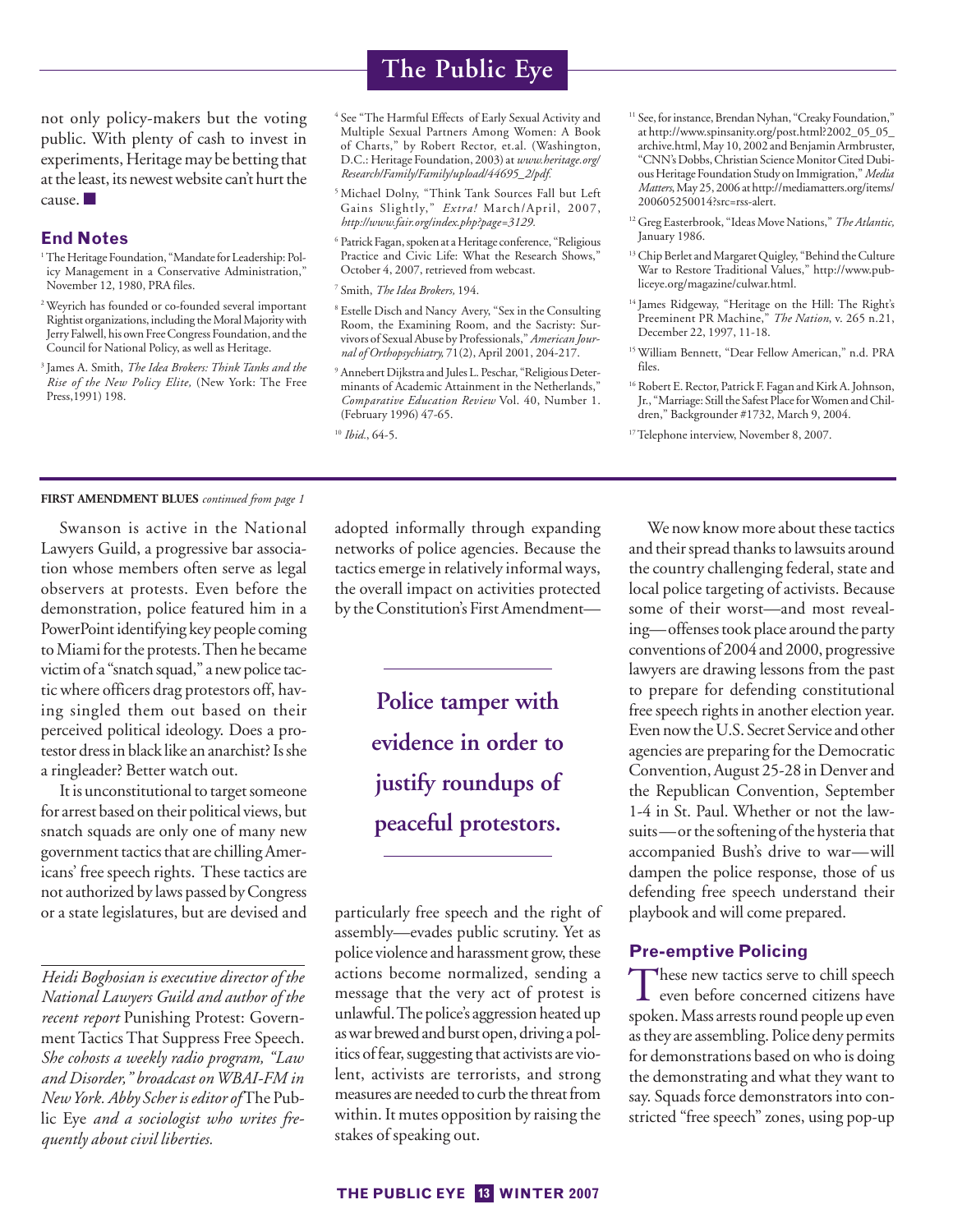police lines to trap protesters before conducting mass illicit arrests and detentions for those caught on the wrong side of the line. They routinely use supposedly nonlethal weapons like rubber or wooden bullets, pepper spray, and Tasers on people gathering peacefully. Less visibly but no less chilling, police used fire code violations as a way to close down activists' organizing centers, as in Philadelphia before the 2000 Republican convention.<sup>1</sup>

At the federal level, civil libertarians pay a lot of attention to the way the Bush Administration has enlarged the scope of spying on citizens behind closed doors, with or without the approval of Congress. With the aid of the Federal Bureau of Investigation, organized regionally through Joint Terrorism Task Forces, the same is happening at the local and state levels. New York City, with its own homeland security director, is a lead innovator. To avoid public scrutiny, the city's police department finds unconventional channels to enact rules that subtly constrict free speech. In 2006, the NYPD proposed requiring permits for a host of mundane activities such as riding bicycles and gathering with friends on sidewalks—prompted by an increased suspicion of bicycle activists who ride monthly in "Critical Mass" events to promote biking and safer city streets. After a judge ruled the proposed parade permit law was beyond the bounds of the constitution and a burden on free expression, the NYPD proposed even more impractical regulations which were eventually enacted. By making protest a threatening or difficult experience —as with free speech zones and pop-up police lines—police are discouraging people from turning out to peaceably assemble and present their views.

The *New York Times* and others raised an outcry when the city denied demonstrators a permit to gather on the Great Lawn of Central Park during the 2004 Republican Convention. A lawsuit failed to win the permit in time for the convention—clearly legal delays are yet another mode of repressing free speech. More commonly, government agencies raise permit fees or require that the groups sponsoring

the gathering take out astronomical levels of insurance. The Pentagon demanded thousands of dollars in fees from those organizing a March 2007 antiwar protest, only to back down in the face of a threatened lawsuit.

There is another, insidious, form of pre-emptive policing: intimidating or preventing concerned citizens from joining a demonstration. Sounding a media drumbeat about all the trouble activists are planning is one way the authorities try to discourage people from coming out. Visiting and intimidating people is another.

The FBI used both tactics before the 2004 Republican convention when agents dropped in on activists around the country who the FBI claimed would have information on potential violence. As the *New York Times* reported at the time:

FBI officials are urging agents to canvass their communities for information about planned disruptions of the convention and other coming political events, and they say they have developed a list of people who they think may have information

#### FOREFATHERS DECIDING THE FINAL **DRAFT** THE U.S. CONSTITUTION.

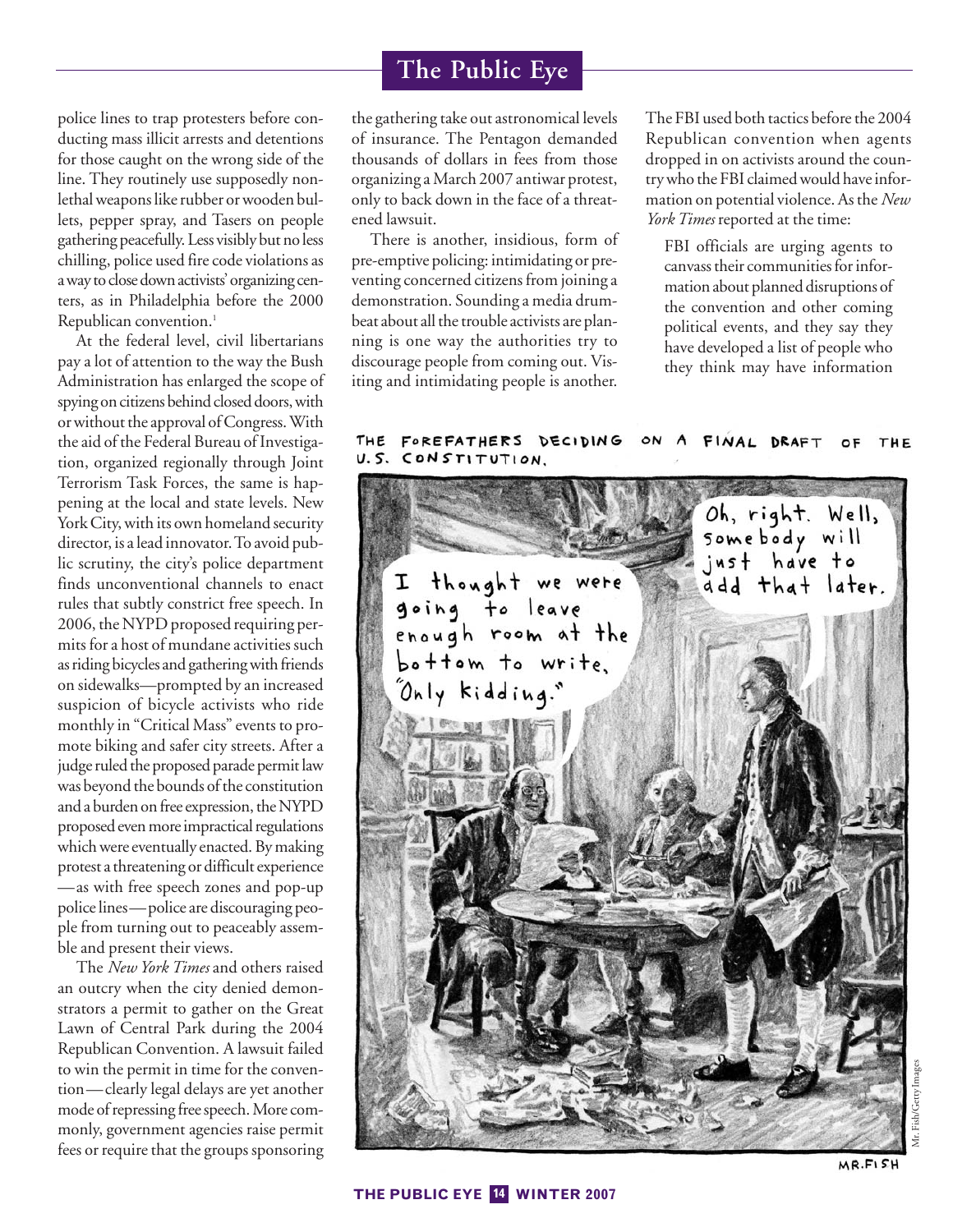about possible violence. They say the inquiries, which began last month before the Democratic convention in Boston, are focused solely on possible crimes, not on dissent.<sup>2</sup>

The article went on to quote Sarah Bardwell of Denver, a 21-year-old intern of American Friends Service Committee who was visited: "The message I took from it was that they were trying to intimidate us into not going to any protests, to let us know that, 'hey, we're watching you.'" The FBI interviewed dozens, and three St. Louis, Missouri men represented by the local American Civil Liberties Union (ACLU) said they were trailed by agents. An FBI spokeman explained, "We vetted down a list and went out and knocked on doors and had a laundry list of questions to ask about possible criminal behavior. No one was dragged from their homes and put under bright lights." An April 2006 report by the FBI's Office of the Inspector General dismissed the idea that the agency had done anything improper or encroached on people's First Amendment rights.

Sometimes the pre-emptive policing tactics are a bit more immediate, as with the steelworkers trying to get to Miami. During the February 2003 anti-war demonstration on the east side of Manhattan, police detained people in unheated vehicles who were heading for the event, preventing them from attending, as a lawsuit by the New York Civil Liberties Union (NYCLU) demonstrated. Police set up a patchwork of crowded pens, then slowed people's ability to enter them by searching bags, creating logjams in a demonstration that attracted at least 750,000; some frustrated people turned back and never made it to the rally.

One of the most frightening examples of pre-emptive policing involves the gathering of evidence from people merely because of their political opinions. Local police have stopped by activists' homes requesting DNA for their files, and the NYPD detained hundreds of peaceful protestors for mass fingerprinting during the 2004 RNC. The NYPD only destroyed the fingerprints—which can legally be taken

## **The Public Eye**

only from people charged with a violation and whose identity is in question—after the NYCLU sued.<sup>3</sup>

In Washington, D.C., a secret FBI intelligence unit and local police detained a group of protesters in town in April 2002 to demonstrate against the invasion of

**None of these threats to free speech and the First Amendment could take root without the President of the United States setting the standard.** 

Iraq. Officers took them to a downtown parking garage where they were questioned on videotape about their political and religious beliefs as well as about protests they had attended and whom they spend time with.<sup>4</sup> Police records reveal that the protesters were targeted because they were all wearing black clothing and were thus believed by police to be anarchists. In response to efforts by the activists' lawyers at the DC-based Partnership for Civil Justice, the police expunged their arrest records. Still unresolved is their lawsuit charging that local and federal law enforcement violated the U.S. Constitution by singling out people for arrest based on their perceived political ideology, targeting people the government perceived by their clothing to be anarchists.

Although officers cannot legally collect purely political information unless they suspect criminal activity, this case shows agents doing exactly that.

The targeting of anti-war demonstrators goes well beyond this incident, as activists themselves have long known. Within the past two years, Freedom of Information Act suits and whistleblowers have documented spying on the pacifist Thomas Merton Center in Pittsburgh, on Oakland's Direct Action to stop the war, on anti-war groups on the Santa Cruz and Berkeley campuses and scores more, plus the existence of a secret Pentagon database tracking 186 antiwar protests and hundreds of groups in 20 states.<sup>5</sup>

## **Police Tamper with Evidence**

One of the most disturbing under-the-radar techniques used to impede free speech is police tampering with evidence in order to justify roundups of peaceful protestors. Once again, the NYPD is the leader in this area. During the 2004 Republican National Convention, police doctored

## **PATRIOT ACT'S THREAT TO FREE SPEECH**

**The USA PATRIOT Act continues to pose a threat to free speech. Section 215 allows government agents to secure records and determine which library books someone has checked out, and which books someone has purchased from a bookstore. Even someone's browsing on a library computer is open to scrutiny.** 

**Prosecutors failed to convict a computer science graduate student under Section 805 for providing "material support" to terrorists in his role as webmaster. In 2004, a jury declined to convict him. Yet the material support statute remains as a threat to free association and free speech.** 

**The PATRIOT Act loosened restrictions on the use of National Security Letters to gather information in intelligence investigations. The FBI bypasses the courts and uses the letters to get customer records from telephone companies, internet providers, banks and other institutions. The Department of Justice's Office of Inspector General found widespread abuse in the FBI's use of the letters. Plus the FBI retains all the information it collects, whether the person is tied to terrorism or not.**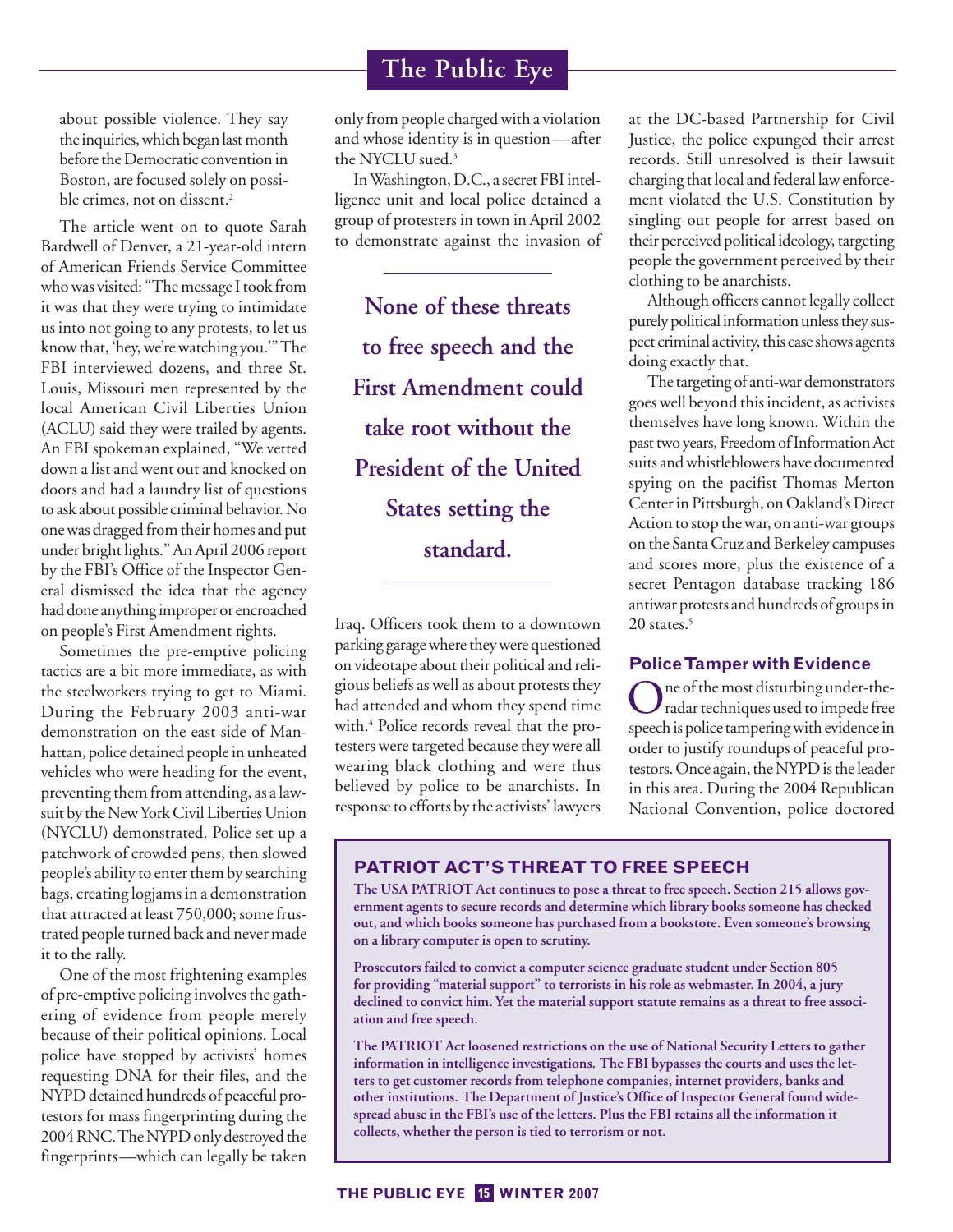video evidence to justify the unlawful arrests of peaceful bystanders and protesters, giving those altered tapes to defense attorneys and the courts, and engaging in perjury and evidence tampering. Alexander Dunlop was one person exonerated after it came out that the police had given his lawyer a video of his arrest during the RNC which had been edited to justify their claim that he had resisted.<sup>6</sup> An unedited version clearly showed Dunlop asking a police officer for directions and that he was not involved with a nearby demonstration.

The extent to which such evidence tampering is occurring in police departments around the country is difficult to know. Had it not been for the volunteer-based group, I-Witness Video, the doctoring would likely not have been discovered. Over 200 I-Witness volunteers documented arrests and police activity at the protests, making sure that their video evidence would be usable, if needed, in later court proceedings. Working in alliance with legal observers from the National Lawyers Guild who monitored most of the

## **Targeting Animal Rights Activists**

At the highest level, the Justice Department chills free speech by applying the emotionladen designation of "terrorist" to activists. This opens the door to local police intimidation, the levying of higher charges and penalties, and can influence the outcome of trials. By marking environmental and animal rights activists as "domestic terrorist" threats, the Justice Department emboldens local "intelligence" units, like the one in DeKalb County, Georgia, which was caught taking pictures of vegan demonstrators leafleting a HoneyBaked ham store in 2002. The agents arrested two of the vegans, and demanded they turn over their notes on which they'd written the license plate of an undercover officer's car. The intelligence unit was funded by the feds to the tune of \$12 million.

Alabama's Department of Homeland Security only removed a web site listing environmental and animal rights groups as potential terrorists in May 2007 after bloggers discovered it (The site also listed regional gay rights and anti-abortion groups).

Congress did its part in criminalizing political speech with the sweeping language of the Animal Enterprise Terrorism Act (AETA), passed in November 2006. This law makes it a crime to cause any business classified as an "animal enterprise" (e.g., factory farms, fur farms, vivisection labs, rodeos and circuses) to suffer a loss in profits—even if the company's financial decline is caused by peaceful protests.

The damage is already visible in an animal rights case against seven New Jersey members of the group Stop Huntingdon Animal Cruelty. Jurors found them guilty of criminal conspiracy under a 1992 law for listing the animal testing labs of Huntingdon Life Science on their website as a possible target for protestors. This spring, the defendants received sentences ranging from three to six years, but their convictions reverberate far beyond their families and friends into the courts and other political groups by criminalizing their use of the Internet.

The prosecution presented no proof that anyone had actually attacked or even protested outside the labs as a result of reading the website. The government premised its prosecution on two narrow exceptions to the First Amendment: (1) the defendants used Internet websites to incite others to participate in a campaign to close Huntingdon Life Sciences, and, (2) the words on the websites and the language of the campaign constituted a true threat.

The website did not post targeted threats against specific individuals, as did the website in the so-called Nuremberg Files Case decided in 1992, *Planned Parenthood v. American Coalition of Life Activists*, which posted personal information about abortion providers. The names of doctors who were murdered had lines through them, crossing them off.

Now civil libertarians are watching the Homegrown Terrorism Prevention Act, which the House passed in November (and awaits Senate action when this issue went to press). It would set up research centers with the aim of devising new laws to curb terrorist movements, yet defines those movements in so vague a way as to perhaps capture protected internet speech and civil disobedience by a range of dissidents.

RNC demonstrations, their videos helped vindicate several people who were falsely arrested on disorderly conduct charges, and were used in the defense of approximately 400 of the 1,806 people arrested during the Convention. Eileen Clancy was the I-Witness Video volunteer who discovered the tampering on Dunlop's tape:

It really hadn't occurred to us that they [the police] were making these kinds of edits. It was really shocking. I mean, when we had to put these two tapes on monitors next to each other and run them at the same time, and we sat there and you saw the—when we saw the cut, I think—I mean, I was astonished that this happened. This is —I mean, it's just absolutely outrageous. They took out the parts that basically prove he's innocent. So, I mean, it was—it's quite extraordinary this happened.<sup>7</sup>

In addition to physical evidence proving video tampering, other examples of police perjury are now out in the open, thanks to litigation. At a February 2006 Critical Mass ride, NYPD assistant chief Bruce Smolka pulled graduate student and Guild Legal Observer Adrienne Wheeler off her bicycle, pinning her to the ground and causing several injuries. He did not identify himself as a police officer, nor did he ask her to stop her bicycle before hauling her to the ground. Police issued a traffic ticket to Wheeler, based on police testimony that she was riding the wrong way on a one-way street.

As was proven later in court, the officer who gave a sworn statement saying she personally saw her riding the wrong way, had lied. In September 2006, a traffic court judge dismissed charges against Wheeler after NYPD Officer Alfred Ortiz admitted he gave false statements under oath. The National Lawyers Guild New York City Chapter provided videotapes of the incident to the Civilian Complaint Review Board (CCRB) in March showing clearly that Smolka did not identify himself as an officer nor issue any warning beforehand.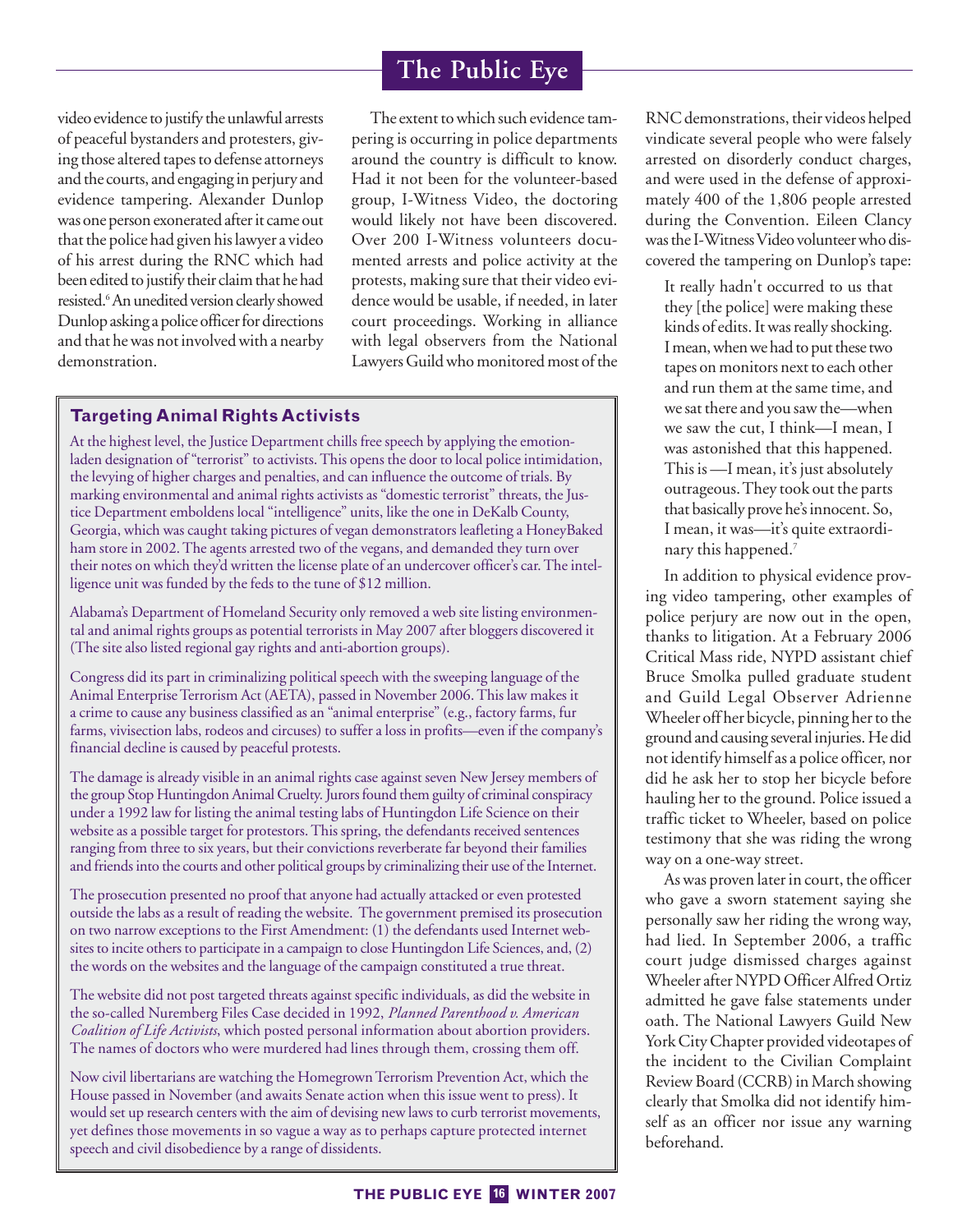## **Infiltration and Provocateurs**

Beyond police perjury, police infiltration and provocation continues to be a difficult-to-monitor constraint on free speech. Infiltration and provocation change the tone of protest by initiating violence falsely attributed to protesters. Using provocateurs, police can actually change the speech that political groups are trying to communicate.

Jim Dwyer of the *New York Times* drew on Clancy's forensic video analysis to reveal police sparking confrontations by arresting police officers who were disguised as activists, both at the RNC and at Critical Mass bicycle events.<sup>8</sup> Bystanders objected to the false arrests, and the police thus succeeded in creating a conflict and an unruly situation.

As history has shown, during the McCarthy period and other moments in U.S. history, knowing that political activities could be under scrutiny can intimidate people and stop them from stepping forward with their political opinions. Yet infiltration has become widespread, at least in New York City and California, where the ACLU of Northern California catalogued numerous examples in a July 2006 report.<sup>9</sup> In California, Camille Russell, a Fresno schoolteacher, discovered Peace Fresno was infiltrated while reading an obituary of a sheriff's deputy killed in a motorcycle accident who was a member of the group under another name.10Campus anti-war activists at Fresno State, a United Food and Commercial Workers at a labor rally protesting Safeway supermarkets in Contra Costa, and other activists have also stumbled over plainclothes or undercover officers at events.

In March 2007, Jim Dwyer of the *New York Times* broke the story of the secret surveillance going on, as New York City police detectives traveled the world to spy on and infiltrate groups that might attend RNC protests.<sup>11</sup> Recently released records show they were even interested in the FTAA protest where Miles Swanson was arrested.

Since 2003, New York police officers posed as activists and attended meetings of political, artistic, and church groups, made friends and exchanged email messages, and, during the RNC confrontations,

reported daily with the NYPD Intelligence Division. They also spied on a city councilman, Sean Combs, Jay-Z, Alicia Keys, and other stars connected with the Hip Hop Voters Summit. The pages of intelligence reports—with many sections blacked out and unreadable—were only released this spring, leaving you wondering how they saw a threat in the comedy troupe Billionaires for Bush, or Brooklyn Parents for Peace.

The new chairman of the House Homeland Security Committee, Bennie Thomp-

**To avoid public scrutiny, New York's police department finds unconventional channels to enact rules that subtly constrict free speech.**

son, met with the NYPD in May 2007 to express his concern that police spying had violated civil liberties and gone into states and countries outside of its jurisdiction.<sup>12</sup> The New York Police Commissioner continues to say the RNC was his department's finest hour, and continues to ignore a federal court order to release its intelligence records from that period in response to an NYCLU lawsuit.<sup>13</sup>

## **Weakening Old Limits on Surveillance**

*I went to the 2000 DNC prepared for trouble. I saw then-LAPD Chief Bernard Parks brandishing his new toys—an arsenal of "less-lethal" weapons—cavalierly pledging there would be no replay of the Seattle WTO in his city. That's why, along with pens,*

*paper, and other tools of legal observing, I had a hockey helmet in my backpack. Not that it did much good. It didn't protect me from the pepper spray in my face or the club across my back. And it certainly didn't help when I got shot. The rubber bullet hit me on the thigh as I tried to run away, knocking me off my feet and leaving me helpless.* 

*As I watched the LAPD beat peaceful demonstrators at the Immigrant Rights march on May Day [seven years later] I wasn't surprised. Disregard for the demonstrators' rights seems to be ingrained in the LAPD, no matter how much settlements, consent decrees or court judgments cost them. They'll do it again.*

–Dave Saldana, Asst. Prof. of Journalism at Iowa State University, attorney, and NLG member.

The NYPD widened its spying on polit- $\perp$  ical groups and people in 2003 despite a court ruling restricting its power to do so. It burst the bounds of limits placed on it by the courts following the exposure in the 1970s of decades of spying abuses, not just by cities but by the FBI's COINTELPRO (counterintelligence program). Police departments across the country faced consent decrees—agreements to modify unconstitutional surveillance and other policies—that were diluted or dropped before but especially after 9/11 under Democratic and Republican administrations. Police returned to the bad old days, once again instilling a fear in people's minds that their antiwar or other political activities are being watched.

Soon after September 11th, the NYPD asked U.S. District Court Judge Charles Haight to lift the guidelines for investigating religious, political or other "associational" activity set out in 1986 in the wake of the lawsuit *Handschu v. Special Services Division*. <sup>14</sup> The settlement prohibited, among other things, creating files on groups or individuals based solely on their political, religious, sexual, or economic preference. It required police to submit a request for spying to a three-person panel and to show that the group or person had "crim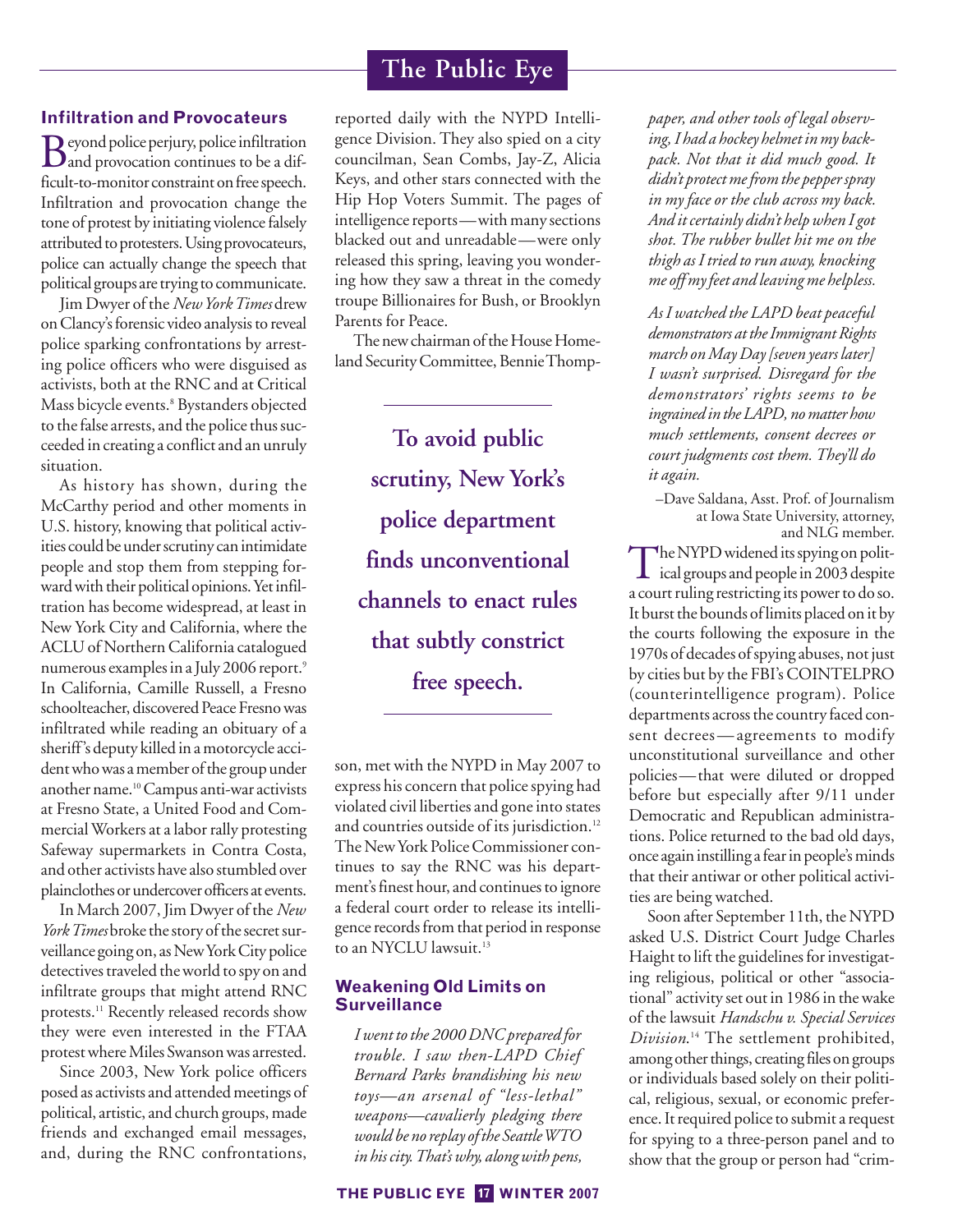inal intent." Haight agreed that the new threat of terrorism justified changing the consent decree—dropping the need to go to the panel or demonstrate criminal content—and he instructed the police instead to adopt guidelines modeled on new ones created by Bush's Justice Department to govern the FBI's political investigations. What that means legally has been in dispute in the courts since early 2004. Nonetheless, the police took the modified decree as an open door for widespread infiltration and surveillance of political groups.

Another longstanding consent decree— Chicago's Alliance to End Repression Consent Decree, or the Red Squad federal consent decree—was modified in January 2001 after Chief Judge Richard A. Posner for the Seventh Circuit U.S. Court of Appeals wrote that it essentially left the police helpless to protect the public. Signed in 1981, the original agreement prohibited police from spying on or disrupting a political group unless it is engaging in criminal activity. Now police can spy on demonstrators as long as the intelligence gathering is documented and audited to monitor compliance with the court order. The police admit that they videotape demonstrations with the express purpose of identifying individual protesters for later action.

Denver, the location of the upcoming Democratic convention, has its own sordid history to tell. Its police were spying on the local Amnesty International chapter, American Friends Service Committee, and Chicano activists for years until it came out late in 2002 when someone leaked a printout of some of the records. Following an ACLU lawsuit, the Denver police agreed to purge their files and stop spying. Yet officials worked hard to save funding for Colorado's "fusion center," where Denver police, along with federal and state agents, sift through local and national intelligence and other information to find signs of terrorist threats. Even as local police go to court to remove themselves from judicial constraints over their spying, the feds poured millions of dollars to set up such intelligence centers outside of these courts'

jurisdiction from coast to coast.

#### **Subpoenas as Intimidation**

 $\prod$ n the past eight years, we have seen<br>authorities intimidating activists by issun the past eight years, we have seen ing them subpoenas to appear before a grand jury. Environmental and animal rights activists but also anti-war activists have found themselves hauled before these chambers. The FBI has actually admitted that it uses both email monitoring and subpoenas to gather information on activists.

Here is only one example that hit close to home to one of the authors, who is executive director of the National Lawyers Guild. In October 2003, the NLG received word from a member in Des Moines, Iowa that local authorities had told her that her

## **THE FIRST AMENDMENT OF THE CONSTITUTION**

Congress shall make no law respecting an establishment of religion, or prohibiting the free exercise thereof; or abridging the freedom of speech, or of the press; or the right of the people peaceably to assemble, and to petition the Government for a redress of grievances.

e-mail was likely being monitored. On February 3, 2004 that same member, Sally Frank, a law professor and an advisor to the Guild chapter at Drake University, called to say that the authorities had issued subpoenas for four antiwar protesters in Des Moines to appear before a grand jury. Federal prosecutors also subpoenaed Drake University for records of its National Lawyers Guild chapter, including names of officers, information relating to an antiwar training in November 2003 entitled "Stop the Occupation! Bring the Iowa Guard Home," and reports dating back two years. The government also issued a gag order on employees of the University. These actions puzzled the locals, mobilized the Guild, and quickly attracted national attention, because they seemed to target individuals

based on their political activity. After the U.S. Attorney's Office took the unusual step of issuing a statement confirming its investigation, the Guild won its motion to quash the subpoena on First Amendment grounds.

## **Preparing for 2008**

Long drawn out lawsuits to defend civil<br>
liberties may be victorious, eventually, but rarely soon enough to allow the people to have their say, when they want to say it. So lawyers are working with activists to prepare ahead of time for possible police responses to the next party conventions.

In St. Paul and Denver, Guild and ACLU lawyers are already negotiating with public officials to prevent demonstrators from being channeled into cramped, fenced off "free speech zones" distant from events. As one lawyer reported, "In a free society, a security zone that corrals all dissenting voices and treats us all like criminals cannot substitute for true law enforcement…responding to specific articulable facts that amount to reasonable suspicion that a crime is being committed." From previous experience, the lawyers have learned to go to court as soon as a socalled free speech zone is proposed.

"In the past, federal judges have expressed concern over the legality of restrictive protest zones but claimed it was too late for them to do anything about it. We have to seek relief sooner," says NLG member Thomas Cincotta of the law firm Kurtz & Peckham. "But how do you ask a court to enjoin a protest zone that hasn't even been put in place? We must make the case that these restrictive plans are in place now, despite the government's refusal to disclose them to us."

In both cities, the permitting process is being manipulated by authorities. The Twin Cities NLG is prepared for any quick rules change; for instance St. Paul may refuse to even consider demonstration permits until six months before the event, and civil liberties lawyers are prepared to sue. Denver embarked on a review of its permitting policy, and then suspended an

**First Amendment Blues** *continues on page 22*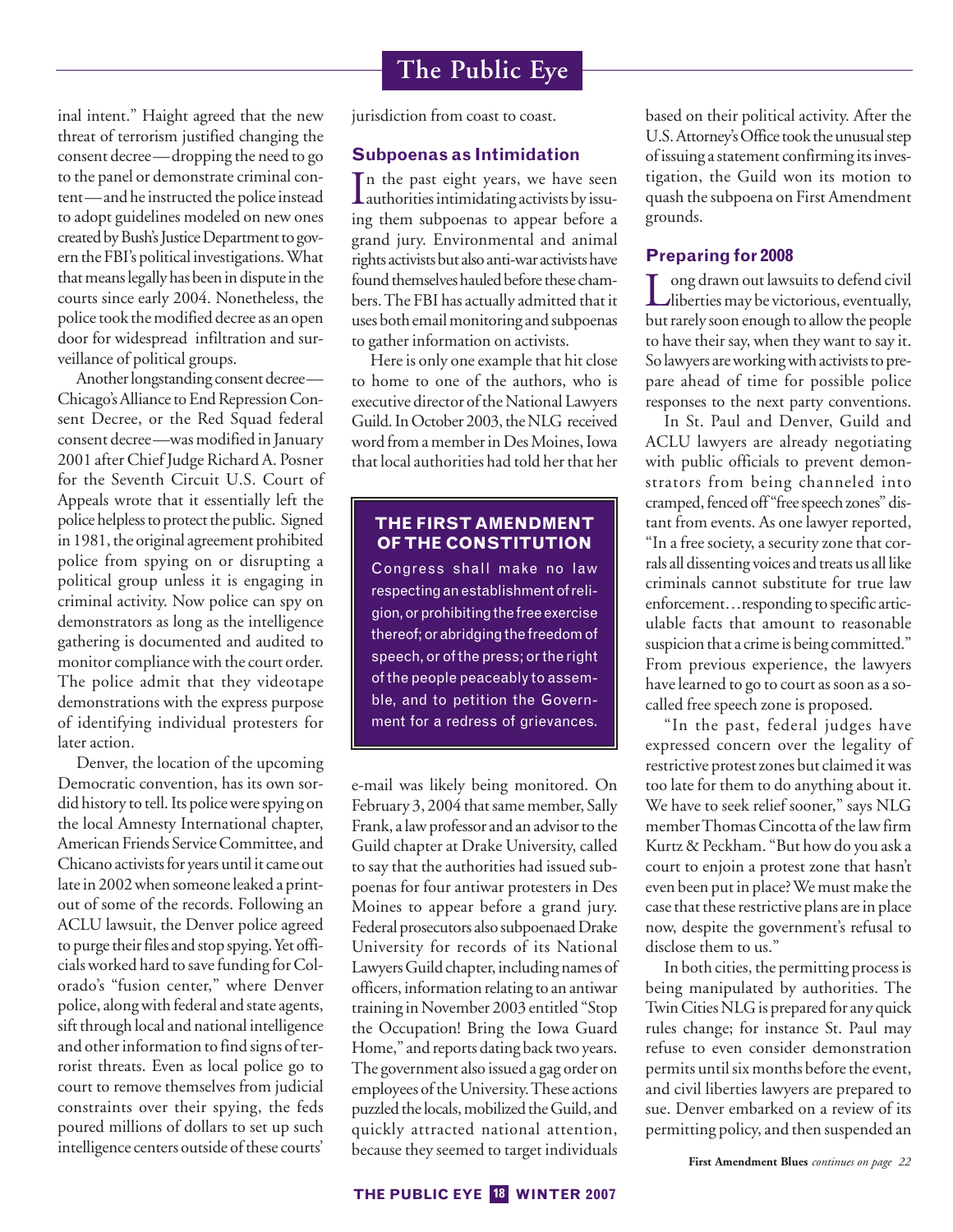# **Book Review**

## **Making Patriotism Democratic**

*Pledging Allegiance: The Politics of Patriotism in America's Schools*

**Edited by Joel Westheimer, Foreword by Howard Zinn** Teachers College Press, 2007, 219 pages, \$18.95 paperback, \$50.00 cloth.

## *Reviewed by Eleanor J. Bader*

During the past five years I've periodically asked the community college students I teach to write about their, or their parents', arrival as immigrants to the United States. I'm always humbled by the responses for, to a one, the students talk about such lofty concepts as freedom, opportunity,

and equity. The cynicism and sneers one might expect are missing, and dreams of being given a chance regardless of race, gender, or class abound.

I admit that at first I thought they were shining me on. But deeper probes revealed that The American Dream is alive and well and living in these newcomer's hearts. They believe in a nation where anyone can succeed and where hard work and determination are enough to ensure a rosy tomorrow.

Immigrant voices like theirs are missing from *Pledging Allegiance*, an intriguing, if limited, collection of essays on post 9-11 patriotism in America's public schools. Also absent are the voices of U.S.-born students. Instead, 27 teachers, social theo-

rists, and writers offer their opinions on the role patriotism should play in educational institutions.

Some, like Diane Ravitch and Chester E. Finn, Jr., approach the issue from the Right and encourage the expression of patriotic sentiment, including the daily recitation of the Pledge of Allegiance, as a way to foment national unity. Others, like Robert Jensen and Bill Bigelow, argue the opposite: that uniformity stifles critical thinking and leads to blind acceptance of the status quo. Still others—the majority of contributors—differentiate patriotism from nationalism, seeing a far greater danger from the latter.

California State University professor Cecilia O'Leary's "Patriot Acts: This Isn't the First Time" is particularly instructive in putting today's patriotic fervor into context. She reminds us that Christian Socialist Francis Bellamy did not pen the Pledge of Allegiance until 1891 and that laws against flag desecration did not exist until 1968. "The flag, which stands as the pre-eminent symbol of the

*Eleanor J. Bader is a Brooklyn-based teacher, writer, and activist. She is the coauthor of Targets of Hatred: Anti-Abortion Terrorism (St. Martin's Press, 2001).*

![](_page_18_Picture_14.jpeg)

nation, lacked any standardized design until the invasion and subsequent conquest of Mexico in 1848, when, for the first time, mass-produced flags replaced the kaleidoscope of homemade flags that creatively placed stars in different arrangements, added other icons, and freely combined a patchwork of colors," she writes. "Reverence for the flag as sacred symbol only became popular during the Civil War."

Post-Civil War, she continues, teachers helped newly arrived immigrants—people speaking a panoply of tongues—to assimilate, and newly created schools became receptive to military-inspired rituals. The goal, she writes, was to create one national identity among the diverse groups pouring

into the country. By 1892, 400 years after Columbus's arrival on North America's shores, few argued against repeating a Pledge that heralded a country "with liberty and justice for all." Public schools played a central role in spreading this ethos and were necessary sites for both political socialization and book learning.

The balance between these two responsibilities—deciding how much emphasis to place on the three Rs and how much to place on political engagement—remains delicate, and 150 years later we're still grappling with how best to fulfill the dual roles. Still, a quick look back at the past decade-and-a-half reveals what happens when countries fail to build a meaningful national consensus. As recent history demonstrates, when eth-

> nic or religious loyalties trump national identity, trouble brews. The Union of Soviet Socialist Republics is now 15 countries, Yugoslavia is no more, and menacing tribal clashes have made most of Iraq and Afghanistan unlivable. These realities demonstrate the tension between love-it-or-leaveit boosterism and ethnic pride and are evidence of the fragility of nation-states that are held together by geography rather than evolving, deeply-felt, and unifying belief systems.

> At the same time, knee-jerk patriotism can bleed into fascism, not democracy. University of Texas journalism professor Robert

Jensen sees nationalism and patriotism as two sides of the same evil coin. "There is no way to rescue patriotism or distinguish it from nationalism," he argues, "which most everyone rejects as crude and jingoistic….Any use of the concept of patriotism is bound to be chauvinistic at some level. At its worst, patriotism can lead easily to support for barbaric policies, especially in war. At its best, it is self-indulgent and arrogant in its assumptions about the uniqueness of U.S. culture and willfully ignorant about the history and contemporary policy of this

**We are still grappling with how best to fulfill schooling's dual role of political socialization and book learning.**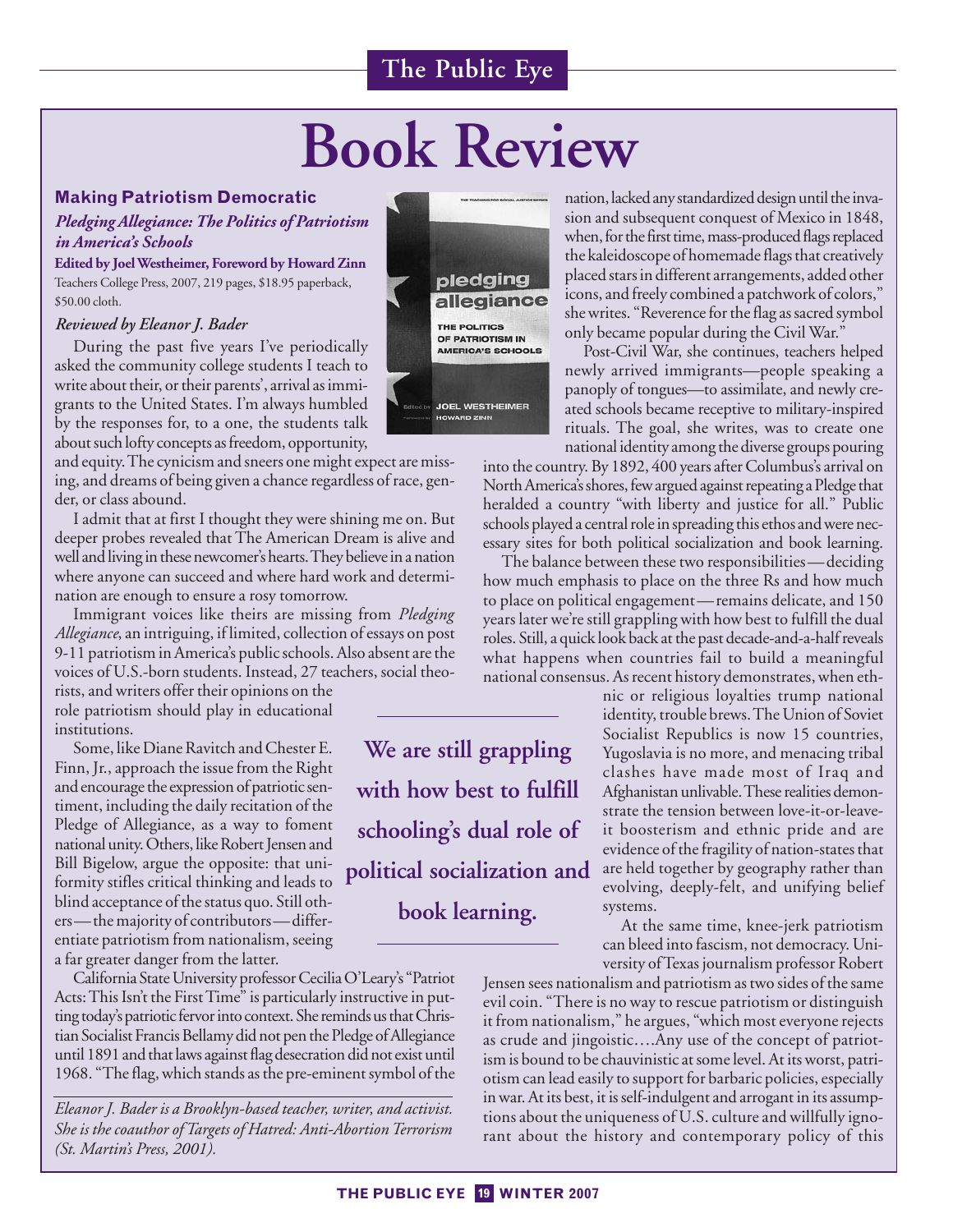country." Worse, he concludes that patriotism "retards" moral development.

Editor Joel Westheimer of the University of Ottawa disagrees, at the same time offering an example of patriotism gone awry. He hones in on a November 2001 decision by the Nebraska School Board to impose a uniform social studies curriculum that includes "instruction in the superiority of U.S. forms of government, the dangers of communism and similar ideologies, the duties of citizenship, and appropriate patriotic exercises. The Board further specified that middle school instruction should instill love of country…and include exploits and deeds of American heroes, singing [of] patriotic songs, memorizing *The Star Spangled Banner and America*, and reverence for the flag." It's shocking stuff made more disturbing by Westheimer's assertion that 25 states presently require daily recitation of the Pledge, as if this alone will promote engaged, freedom-loving people.

For Westheimer, it is a question of whether the patriotism proffered is authoritarian or democratic. "Authoritarian patriotism is a resigning of one's will, right of choice, and need to understand to the authority…. [It] asks for unquestioned loyalty," he writes. Democratic patriotism, he continues, is the opposite and requires inquiry and debate over ideas and strategies.

Mills College instructors Joseph Kahne and Ellen Middaugh call it constructive patriotism and urge educators to inculcate a love of country within students so that they can "critically assess what is needed and make it better." For them, and for the majority of *Pledging Allegiance* contributors, patriotism means working to eradicate racism, sexism, classism, homophobia, and political disaffection. Their arguments are important and wellpresented. Nonetheless, the volume would have been stronger had the voices of immigrant and native-born students and their teachers been included. It should also have informed us how Nebraskan educators and their unions have responded to the mandated curriculum. For example, have daily Pledge requirements been enforced? What about those who have resisted?

At the same time, *Pledging Allegiance* asks important questions about the role of schools and school employees in promoting a national identity and in debating whether patriotism can be compatible with democratic ideals. While it makes no attempt to settle the score, the arguments included are cogent and leave readers to decide for themselves what role civic concerns should play in both the school room and the public square.

## **High Achieving for Jesus**

#### *God's Harvard: A Christian College on a Mission to Save America* **Hannah Rosin** (Harcourt, 2007)

#### *Reviewed by Pam Chamberlain*

Hannah Rosin's book about students at Patrick Henry College, *God's Harvard: A Christian College on a Mission to Save America*, provides a lens that both illuminates and distorts the image of young evangelicals today. Patrick Henry is a Christ-centered liberal arts college for high-achieving, mostly homeschooled students who sign on to the premise of the college: to transform the United States into a Christian nation.

Rosin spent 18 months with the faculty and students, gaining their trust and cataloguing their behavior, values, and, above all, their humanity. She paints sympathetic portraits of members of the college community. We meet Derek, a seasoned political operative who organizes 10-year-old homeschoolers into Generation Joshua, a lean campaign machine , for local candidates, and whose devotion to Jesus is visible in everything he does. Rosin shows us the personable side of the college's president, Michael Farris, a micromanager who is driven to make Patrick Henry graduates a Christian elite who run the country. Because the book is mainly a series of these portraits, it's a fast-paced, fascinating glimpse into a rarified world few outsiders know anything about.

But that polite voyeurism feeds its major weakness: while the author may not have intended this, the book fuels the common temptation to generalize from this one college to all Christian colleges and to all evangelicals. Patrick Henry is indeed a Christian college, and it is one of hundreds of theologically con-

![](_page_19_Picture_13.jpeg)

servative schools in the United States. But Farris's vision for the college as a conscious breeding ground for politically influential conservative evangelicals makes it unique, and the academic and moral discipline of the students sets them apart from their peers. The student body is small (under 400 students), while Bob Jones, Liberty, and Regent Universities, other more established Bible-centered schools, have thousands more enrolled.

Nevertheless, Rosin's tone is fore-

boding, asking us to imagine our country run by conservative evangelical zealots. At first she develops a picture of the school as a powerhouse of commitment to its biblically based vision, and then uncovers chinks in the image, from nonconforming students and faculty to underperforming graduates who find it more difficult than they imagined to live out their idealism in a secular world. It's as if to say we can breathe easy knowing that Farris and his students will not be successful after all. Unfortunately, at the moment it is tempting to oversimplify the image of the U.S. Christian Right, and evangelicals in particular. Scholars and analysts continuously struggle to create an accurate description of the breadth and depth of evangelical Christianity in this country. Perhaps finding examples of failed ideas and institutions is a way for some to try and contain its influence. Readers who latch hold of this book as another piece of evidence of the waning of Christian Right power will be mistaken.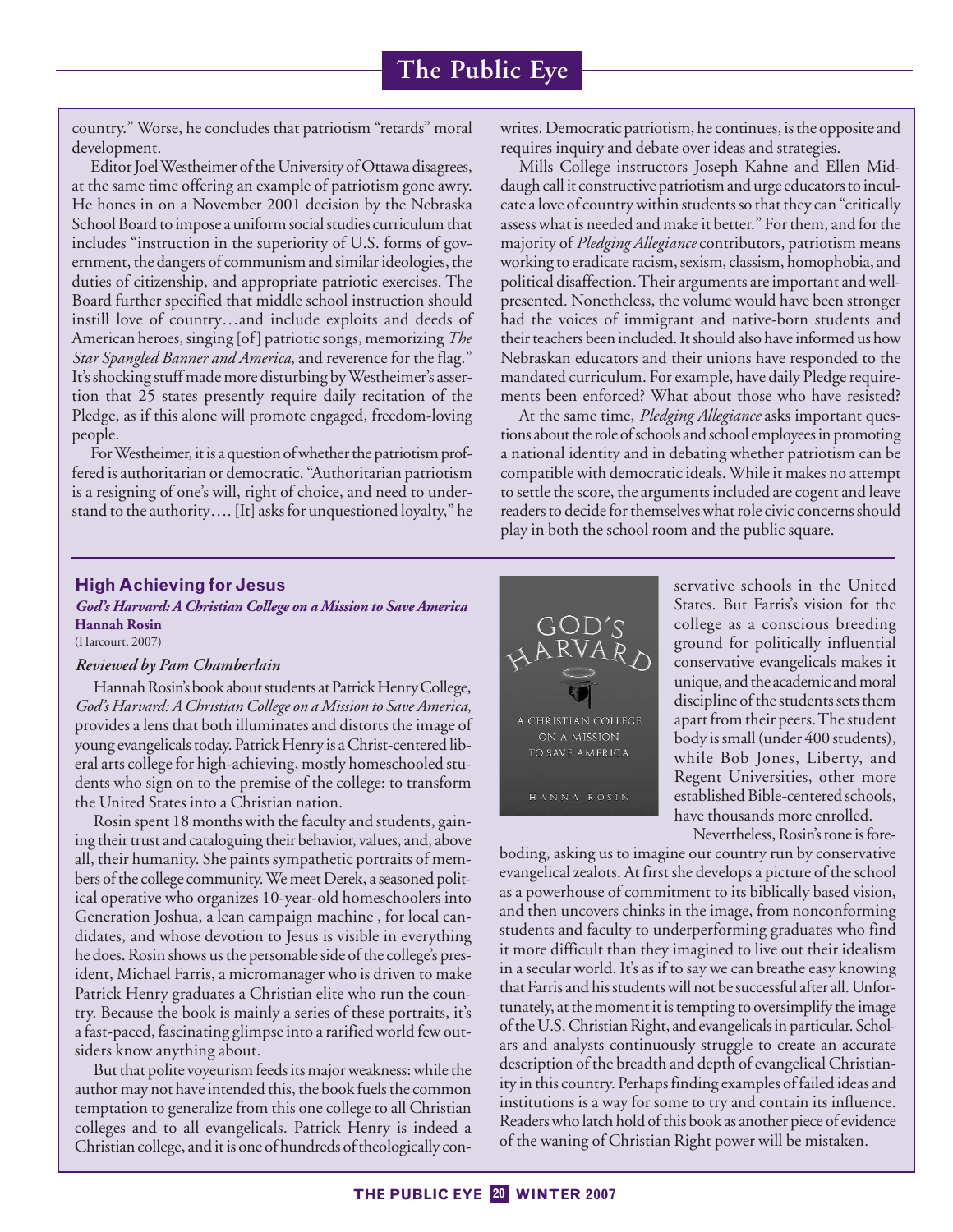# *……Reports in Review……*

## **REPORT OF THE MONTH**

## **Losing out in Higher Ed**

## **Charting the Future of College Affirmative Action— Legal Victories, Continued Attacks, and New Research**

*By Gary Orfield, et.al. The Civil Rights Project at UCLA, Los Angeles, Calif., 2007. http://www.civilrightsproject.ucla.edu/research/affirmativeaction/fullreport\_charting\_aa.php*

The Civil Rights Project, a well-respected education research center headed by Gary Orfield, which recently moved from Harvard to UCLA, has produced this important anthology of papers about the current state of affirmative action in higher education.

Although these articles, a compendium of a 2005 roundtable, are of primary interest to legal scholars and university administrators, portions of this report are eye-opening for anyone who wants information about conservative attacks on education. While the most recent Supreme Court decisions about college-level affirmative action, *Grutter v. Bollinger* and *Gratz v. Bollinger,* appear to support affirmative action, organized opposition remains strong, backed by the Bush administration.

Opponents of affirmative action in admissions and financial aid are firmly in charge at the U.S. Department of Education, Office for

Civil Rights (OCR). Meanwhile organizations such as the American Civil Rights Institute and the Center for Equal Opportunity filed 10 formal letters of complaint asking OCR to investigate potential illegal uses of race-exclusive or race-conscious standards in pre-college programs. These groups also contacted over 50 colleges directly and suggested that the schools might be subject to an OCR investigation unless such programs stopped. Thanks to their bullying, between 1995- 2005, 71 programs were changed or discontinued due to these threats and the Department of Education's anti-affirmative action stance.

Blacks and Latinos have lost access to higher education, especially at leading law schools, as this report documents. Between 1994-2004, law school matriculation rates for Blacks and Latinos decreased 6 percent and 7 percent, respectively. The rates for Asian Americans increased 45%, while the rate for whites decreased by 1%. But the fight is not over. "Colleges and state policy makers have much more discretion than they are led to believe by those trying to roll back civil rights policy," states the report. The university community may figure out ways to maintain higher education access for underrepresented students if it heeds the words of this report's authors.

## *Other Reports in Review*

## **Prejudice Against Muslims Runs High**

#### **The Status of Muslim Civil Rights in the United States 2007: Presumption of Guilt**

*By Arsalan Iftikhar, the Council on American-Islamic Relations, Washington, D.C., 2007. http://www.cair.com/Portals/0/pdf/2007-Civil-Rights-Report.pdf*

The 2007 Civil Rights Report from the Council on American-Islamic Relations (CAIR) reveals some troubling data. The War on Terror has unsurprisingly contributed to escalating levels of intolerance towards Muslims. An August 2006 USA Today poll showed that nearly two in five Americans admitted to hold prejudicial views, and at least 20% said they would not want American Muslims as neighbors.

In each of the past three years, Muslim civil rights complaints to CAIR have grown, with a 25 percent increase between 2005 and 2006 to a total of 2467 cases. While it is unclear whether this is due to an increase in violations or better outreach and awareness, the figures

are still sobering. Hate crimes comprise less than 10% of the complaints. Fully one-third of the complaints related to an encounter with the government, primarily on legal and immigration issues.

CAIR recommends "prejudice reduction" techniques such as creating opportunities for interaction with ordinary American Muslims, but its most wide-ranging recommendation is to decrease Islamophobia, a by-product of international events, by enacting domestic and foreign policies that respect the human dignity of all people.

#### **Purging Minority Voters**

#### **Caging Democracy: A 50-Year History of Partisan Challenges to Minority Voters**

*By Teresa James, Project Vote, Washington, D.C., September 2007* 

In the name of combating voter fraud, the Republican Party has successfully purged the voting rolls of minority voters it presumes will pull a lever for a Democrat. Some of its techniques date back to Reconstruction efforts to purge new black voters from the rolls, but the RNC first used "caging" during 1964 campaigns in key cities.

A "caging list" is created by sending mail that cannot be forwarded to registered voters; its return is a signal that the party can challenge the voter's eligibility. In 2004, the RNC used the technique with a vengeance after using it in a few states in the 1980s and early 1990s. The Republicans targeted more than half a million voters in 2004, challenging the eligibility of 77,000 voters from 2004 to 2006. Party workers stand at the polls and directly challenge the right of someone to vote, creating chaos.

Republicans prepared for this effort by lobbying key swing states to make it easier for private individuals to issue a challenge—in Florida, Pennsylvania and Ohio. Minnesota specifically outlawed the practice, and Washington and Minnesota made it harder for private individuals to challenge a voter's eligibility. Monica Goodling, the Justice Department White House liaison, told Congress that a former interim U.S. Attorney in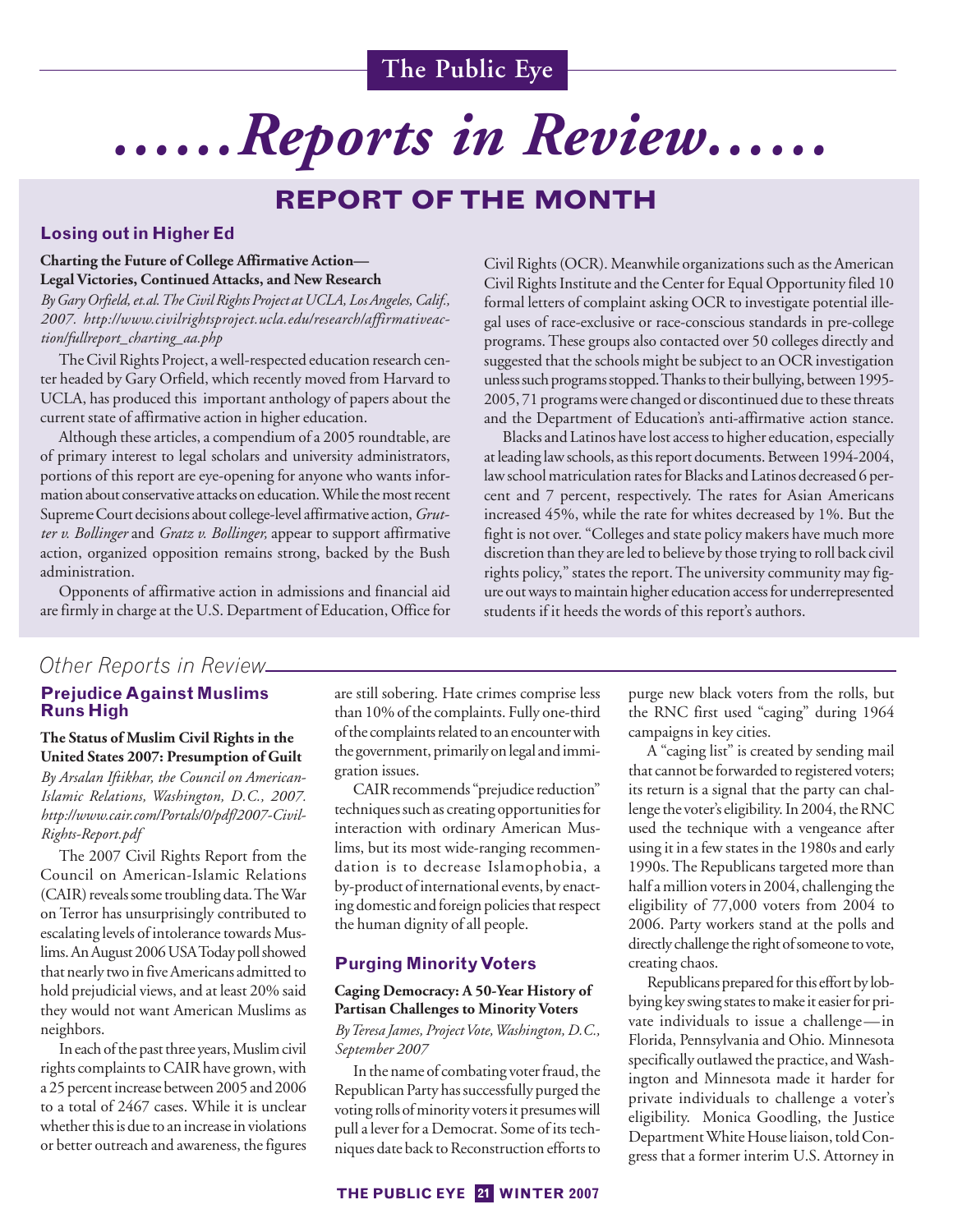Arkansas was involved in caging operations in that state.

Democrats vigorously fight caging in the courts as a form of voter intimidation, and the RNC —though not state parties—are banned from the practice under a consent decree in a New Jersey case. Voters in Ohio unsuccessfully tried to get the courts to enforce the decree in 2004 since the national party was involved in caging there. In the future, the author suggests, partisan challengers at polls should be banned, replaced by "observers" from each party. Any partisan challenges should include evidence, not just based on forwarded mail, and be made 30 days before the election.

#### **Populism or Nativism?**

#### **Nativism in the House: A Report on the House Immigration Reform Caucus**

*Building Democracy Initiative, Center for New Community, Washington, DC, September 2007* 

Despite its title, this report regrettably doesn't spend much time establishing the nativism of the members of the House Immigration Reform Caucus. It begins by quoting its founder, Colorado Congressman Tom Tancredo, "…if we don't control immigration, legal and illegal, we will eventually reach the point where it won't be what kind of a nation we are, balkanized or united, we will have to face the fact that we are no longer a nation at all." We learn generally that caucus members oppose amnesty, want to beef up border enforcement, reduce the number of legal immigrants, and supported HR 4437, promoted by Rep. James Sensenbrenner, which would have criminalized those helping an undocumented immigrant, and turned the undocumented into felons.

The report's value, instead, is in offering voting report cards on the caucuses 102 Republican and eight Democratic members, and tracking who is funding their campaigns. More than half of its members come from the south; most of their districts had small percentages of Latino residents, and were on average 30% rural and 25% blue collar. Despite their often populist arguments to cut immigration to save jobs, the researches determined that caucus members have dismal voting records on labor rights. Most of their campaign funding comes from free trade supporters and other typical Republican donors, with small amounts coming from five political action committees linked to such groups as the Minuteman and Federation for American Immigration Reform.

#### **FIRST AMENDMENT BLUES** *continued from page 18*

application deadline for a permit, saying it had not yet finished its review.

Denver is following New York in its refusal to issue summons to protestors who break the law committing civil disobedience, rather than arrest them. The City Attorney recently enacted a policy of no "cite and release" for protestors, which allows them to be detained and indeed punishes them for exercising their free speech rights. The city already used it at an October Columbus Day protest, where police arrested 83 people and held them overnight although they posted cash bond. And to transmit the idea that these demonstrators were dangerous, police, like those in Miami, New York, and indeed at a November anti-war protest in Seattle, appeared armed in full riot gear. In Seattle, the police brought tanks.

Stonewalling by officialdom has already begun, despite regular meetings. In Denver, says Cincotta, "My frustration… stems from the lack of true dialog concerning security preparations for the DNC. Information-sharing has been a one-way street." As we've seen in New York at the RNC, an incommunicative police force violates laws in their mistreatment of demonstrators,

secure that any redress will come long after the event. For citizen's free expression, the damage will be done.

None of these threats to free speech and the First Amendment could take root without the President of the United States setting the standard. The decision by George W. Bush to authorize warrantless spying on Americans stands as the supreme example of government disregard for the First and Fourth Amendments. ■

#### **End Notes**

- 1 Abby Scher, "The Crackdown on Dissent," *The Nation* (Feb. 5, 2001). http://www.thenation.com/doc/ 20010205/scher
- 2 Eric Lichtblau, "FBI Goes Knocking for Political Troublemakers," *New York Times,* August 16, 2004.
- 3 Associated Press, NYPD to Destory GOP Protest Fingerprints," October 21, 2004. http://www.commondreams.org/headlines04/1021-24.htm
- 4 Carol D. Leonnig, "PCJ Reveals FBI Intel Gatherine in Protestor Arrests," *Washington Post*, April 3, 2007.
- 5 Copies of documents obtained under FOIA can be found in "No Real Threat: The Pentagon's Secret Database on Peaceful Protest," ACLU (January 2007); Mark Schlesinger, "The State of Surveillance: Government Monitoring of Political Activity in Northern and Central California," ACLU of Northern California (July 2006). *MSNBC* broke the database story in 2005: Lisa Myers, et.al., "Is the Pentagon Spying on Americans," MSNBC, December 14, 2005. http://www.msnbc.msn.com/id/ 10454316/
- 6 "Some Turn to Videotape to Challenge Police," abc

news, http://abcnews.go.com/Nightline/print? id=833389. Links to this and other stories of those exonerated can be found on the I-Witness Video site, http://iwitnessvideo.info/news/index.html.

7 Radio interview with Eileen Clancy, "NY Law Enforcement Caught Doctoring Video of RNC Arrests," Democracy Now, April 14, 2005, http://www.democracynow.org/ article.pl?sid=05/04/14/1349256&mode=thread&tid=25

8 Jim Dwyer, "Police Infiltrate Protests, Videotapes Show," *New York Times*, December 22, 2005. http:// www.nytimes.com/2005/12/22/nyregion/22police.html

#### <sup>9</sup> See Schlesinger.

#### <sup>10</sup> Schlesinger, p. 12.

- <sup>11</sup> Jim Dwyer, "City Spied Broadly Before GOP Convention," *New York Times*, March 25, 2007.
- 12 Ernie Naspretto and Alison Gendar, "Dem Big to NYPD: Butt Out," NY *Daily News*, May 13, 2007.
- <sup>13</sup> "Federal Court Orders NYPD To Release Intelligence Documents About RNC Surveillance Operation," New York Civil Liberties Union, August 6, 2007. http://nyclu.org/node/1275
- 14 Chip Berlet and Abby Scher, "Political Profiling: Police Spy on Peaceful Activists," *Amnesty International* magazine, Spring 2003. http://www.amnestyusa. org/amnestynow/profiling.html
- 15"History Repeated: The Dangers of Domestic Spying by Federal Law Enforcement," American Civil Liberties Union, May 29, 2007, p. 16.
- <sup>16</sup> David E. Kaplan, Monica M. Ekman, Angie C. Marek, "Spies Among Us: Despite a troubled history, police across the nation are keeping tabs on ordinary Americans," *US News & World Report*, (May 8, 2006), v. 140, no. 17: 40.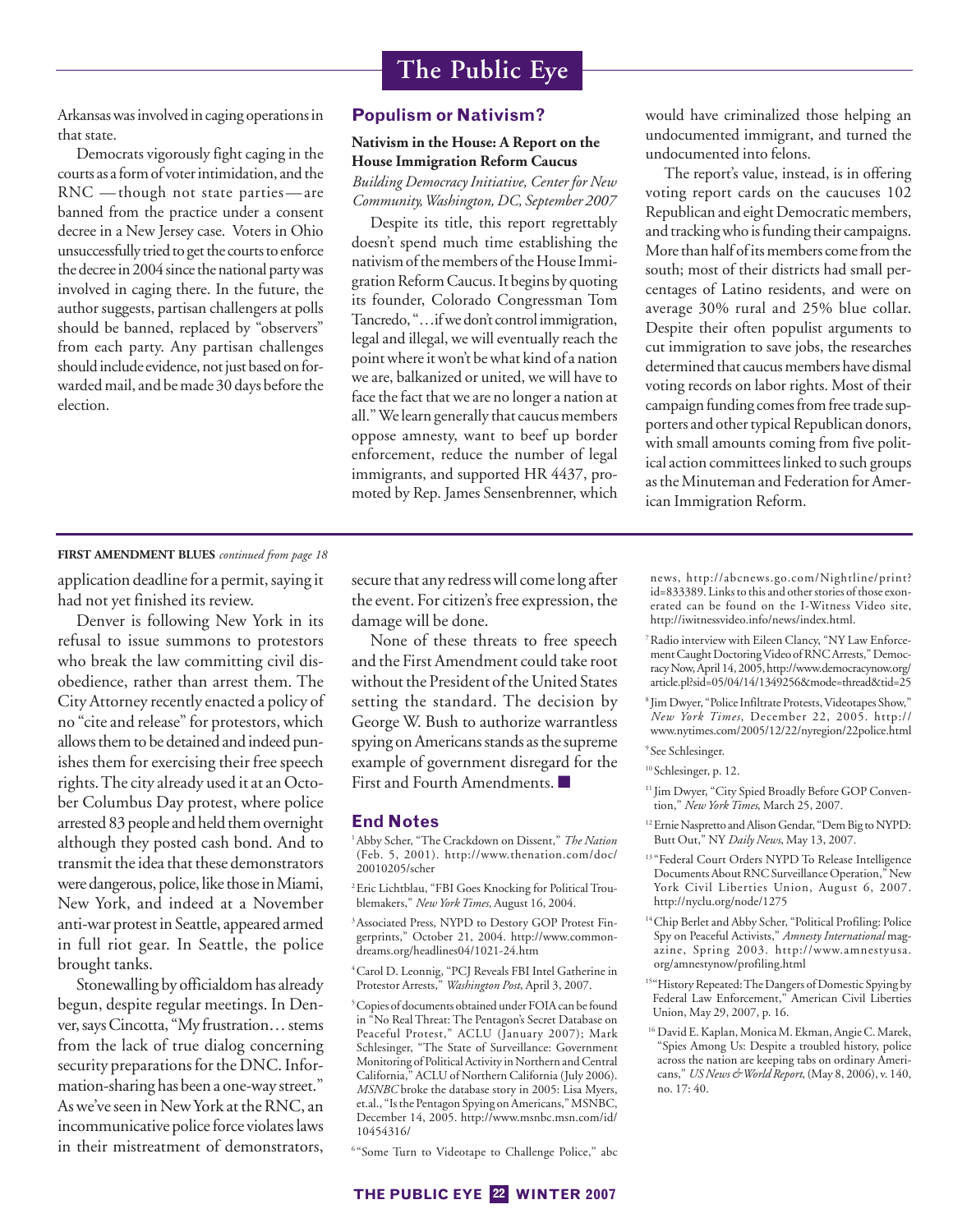![](_page_22_Picture_1.jpeg)

## **THE TROUBLE WITH MITT**

Mitt Romney vexes even former Republican National Committee official John Lofton who is co-host of the syndicated weekly radio show *The American View.* Romney and other non-Christian candidates fail to meet scriptural requirements for occupying God-ordained civil government offices.

"This is ridiculous on its face to say that Christians can vote for non-Christians. It's Christ denial, it's something that's very serious."

*Source: One News Now at http://www.onenewsnow.com/ 2007/10/radio\_host\_says\_christians\_vot.php*

## **SOVEREIGNTY IMPERILED**

Howard Phillips, founder of The Conservative Caucus (TCC), a direct mail operation, has mounted a fundraising campaign to motivate donors who fear One World Government. "In case you haven't heard, high level political figures in the United States, Canada, and Mexico have been working behind the scenes in recent years to put in place a North American Union (NAU)…that would erase our borders, dump our dollar, and overturn our Constitution." Phillips, a former staffperson for Sen. Jesse Helms, asks readers of his well-honed direct mail materials to donate to TCC to prevent the creation of the "Amero," a single currency that will be merged from the U.S. and Canadian dollars and the Mexican peso.

*Source: Direct mail solicitation, "Should the United States be Merged with Mexico and Canada in a North American Union (NAU)?" received at PRA October 31, 2007.*

## **GOOD NEWS: THE GOSPEL AND PROFIT ARE COMPATIBLE**

Christian Capitalism and the Prosperity Gospel have a new twist: Business as Mission

(BAM). These marketplace missions are business ventures located mostly in developing countries where, according to Ken Crowell, owner of Galtronics, "there was little or no Christian witness, to give employment to believers and non-believers…and to support the building of a local church." Businesses are formed not by fundraising through a church but by the capitalization of a businessman's idea. Johnny Combs, consultant to BAMs explains, "Christ was a carpenter for probably fifteen years and then an evangelist for about three. So we businessmen had him for about five times longer."

*Source: "The Mission of Business," by Joe Maxwell,* Christianity Today*, November 2007, 24-28.*

## **PROSE TURNS PURPLE FROM CARBON**

The John Birch Society is not only upset about Al Gore receiving the Nobel Peace Prize for 2007; it says that regulating carbon emissions could result in economic meltdown. "Invariably, it is government intervention in and regulation of the economy that leads, first to shortages, then to wars, famines, and genocides." If environmentalists' proposals are enacted, they "will deindustrialize the developed nations and threaten the peace, stability, and prosperity of the world."

*Source: "The Economics of Climate Change," by Dennis Behreandt,* The New American*, November 12, 2007, 20-24.*

## **BLAME THE NEWCOMERS**

Conservatives don't usually quote Robert Samuelson, Newsweek's business analyst. But conservative publications loved this assessment of the causes of poverty that appeared in Samuelson's *Washington Post* column: "The stubborn persistence of poverty, at least as measured by the government, is increasingly a problem associated with immigration. As more poor Hispanics enter the country, poverty goes up. This is not complicated, but it is widely ignored." Samuelson's other point, that declining poverty rates in the 1990s among blacks and whites (while increasing among Latinos) suggests that the government's poverty fighting programs work, did not win their interest.

*Source: "Imported Poverty," by Robert Samuelson, Washington Post, September 5, 2007, p. A21.*

## **Most read** *Public Eye* **articles on the web**

JANUARY-OCTOBER 2007

Truth and Reconciliation Comes to the South

Tax Revolt as a Family Value

Defense Against the Dark Arts

Gay Conservatives

History is Powerful: Why the Christian Right Distorts History

## *Read the best analysis about the Christian Right on* **Talk2Action.org!**

Talk2Action *is a group blog led by* Public Eye *writer and editorial board member Frederick Clarkson. Read weekly contributions from Fred, Political Research Associates researcher Chip Berlet, and the rest of the best thinkers about the Christian Right.*

**Visit Talk2Action.org.**